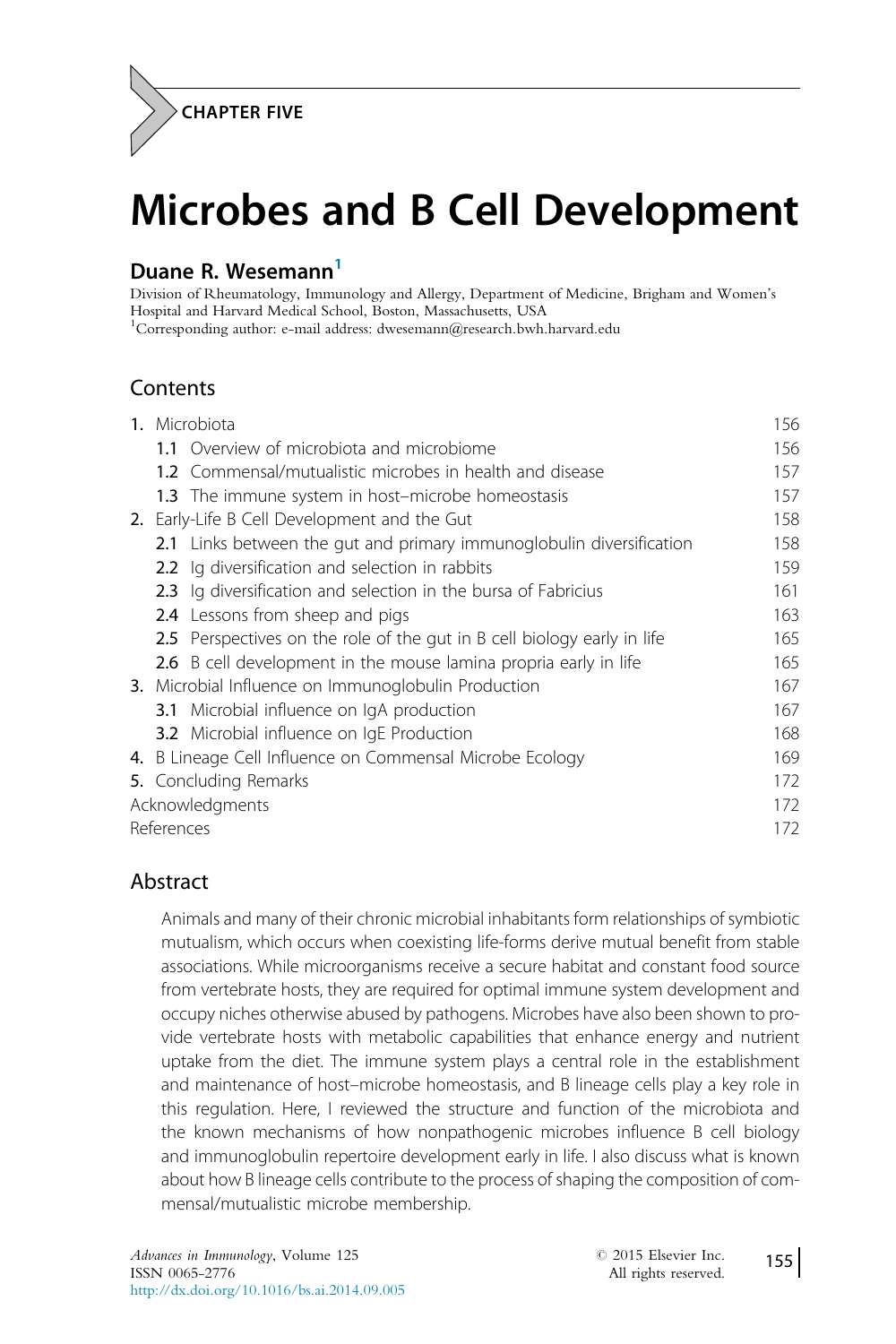# 1. MICROBIOTA

#### 1.1. Overview of microbiota and microbiome

Evolutionary pressures over millennia have resulted in complex interrelationships between animals and the microorganisms that inhabit them. Mutualistic and commensal microorganisms are particularly abundant in the gut lumen, where an estimated  $10^{14}$  bacteria reside [\(Savage, 1977](#page-22-0)). In humans, these microbes represent over 1000 different prokaryotic species belonging to a limited set of a dozen taxa and are dominated by Grampositive anaerobes ([Ley, Peterson, & Gordon, 2006](#page-20-0)). The term "microbiota" is defined as the collection of microorganisms in a distinct location, such as the human gut. The term "microbiome" generally refers to the collective genes contained within the microbiota, which in the case of the human gut includes some 3 million unique genes [\(Qin et al., 2010\)](#page-21-0) mostly from bacteria. Of the relatively few known bacterial phyla in the human gut, the two most prominent are the Firmicutes and Bacteroidetes ([Human Microbiome Project Consortium, 2012; Ley et al., 2006; Qin](#page-19-0) [et al., 2010\)](#page-19-0). In terms of their relationship to their animal habitats, the microbiota in general have been shown to be stable, resilient, and specific ([Palmer, Bik, DiGiulio, Relman, & Brown, 2007; Zaretsky et al., 2012\)](#page-21-0). The microbiota that inhabit animal hosts are frequently described as commensal (one partner benefits while the other is unaffected), yet, as more light has been shed on animal/microbe interdependence, the term mutualist (both partners derive benefit) has been suggested to provide a more accurate description for the bulk of the nonpathogenic cohabitating microorganisms ([Ley et al., 2006; McFall-Ngai et al., 2013\)](#page-20-0). Sequencing efforts have produced large data sets revealing a diverse array of bacterial communities across various human body sites, diets, and populations and delineate the range of functional and structural configurations in healthy populations [\(Human](#page-19-0) [Microbiome Project Consortium, 2012; Qin et al., 2010; Turnbaugh](#page-19-0) [et al., 2007; Yatsunenko et al., 2012\)](#page-19-0). These studies show substantial variability in microbial community structure between individuals in terms of microbial taxa, but a remarkable similarity between individuals in terms of the metagenomic makeup of imputed metabolic functions ([Lozupone,](#page-20-0) [Stombaugh, Gordon, Jansson, & Knight, 2012](#page-20-0)). In this regard, the overall contribution of imputed metabolic capabilities, rather than taxonomy, appears to influence the composition of microbial membership among the gut microbiota.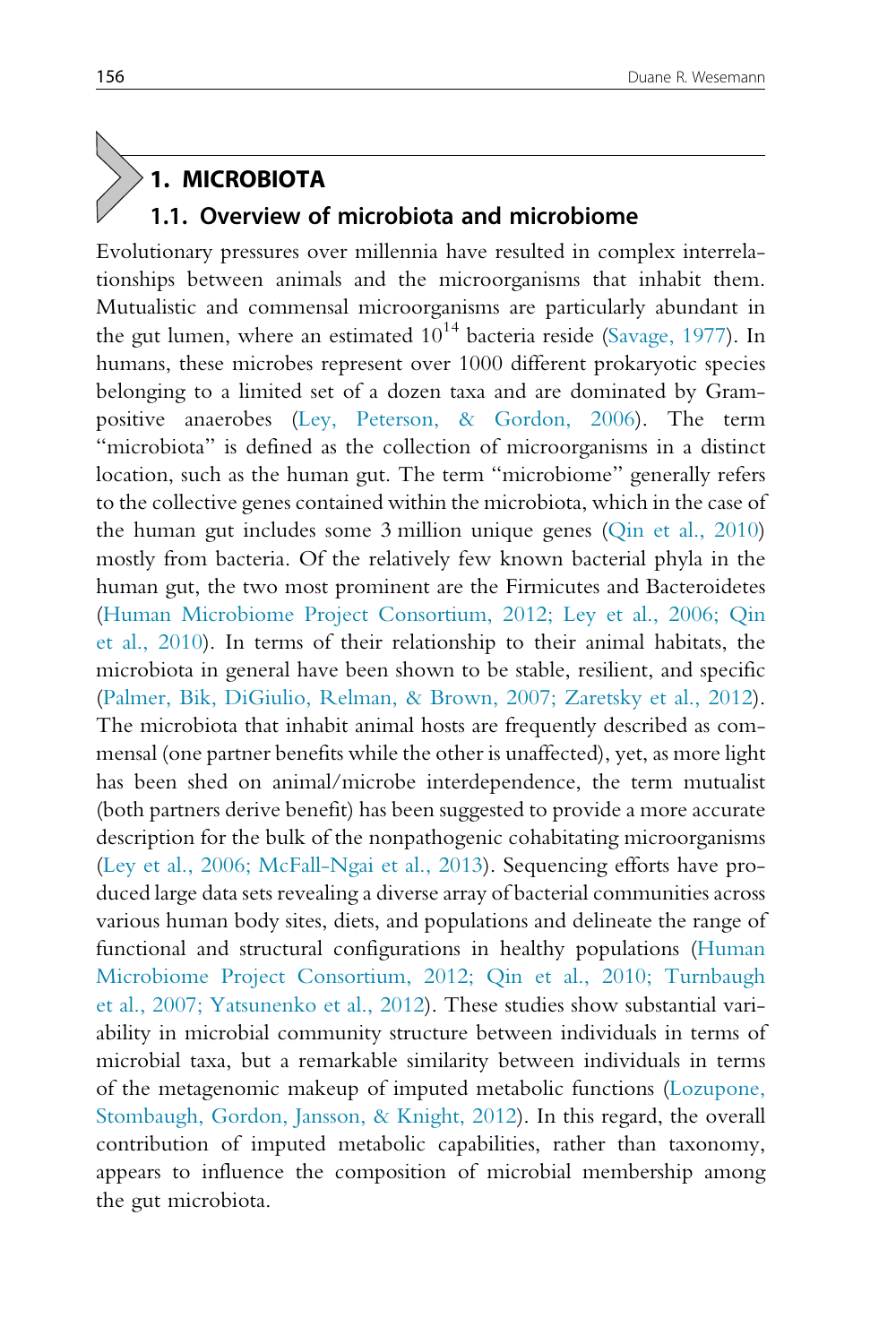#### 1.2. Commensal/mutualistic microbes in health and disease

The trillions of commensal bacteria that make the human body their home are required for optimal host physiology. Microorganisms provide defense functionalities to hosts by delivering signals that lead to optimal host immune system development in addition to crowding out potential pathogens [\(Ferriere, Bronstein, Rinaldi, Law, & Gauduchon, 2002\)](#page-18-0). Mutualistic bacteria have also been shown to provide vertebrate hosts with metabolic capabilities that enhance energy and nutrient uptake from the diet ([Ley](#page-20-0) [et al., 2006\)](#page-20-0). In addition, based on the strong associations of the specific intestinal microbiota with diseases such as allergy, inflammatory bowel disease, diabetes, and obesity ([de Vos & de Vos, 2012](#page-18-0)), microbial composition may be a key regulator of human health. In this regard, animal hosts have a vested interest in exerting control over the composition of their microbial partners ([Ley et al., 2006\)](#page-20-0). In this regard, microbes have evolved speciesspecific physical interactions with the host that mediate stable bacterial colonization [\(Lee et al., 2013](#page-20-0)), and optimal host immune system development may require specific groups of commensal/mutualist species. For example, despite containing similar phyla and microbe abundance, a human microbiota was not as effective as mouse microbiota in providing the signals required for optimal mouse immune maturation as measured by T cell proliferation, dendritic cell numbers, and antimicrobial peptide expression [\(Chung et al., 2012\)](#page-18-0). Although the mechanisms underlying this effect remain to be worked out, it appears that specific host species anticipate a specific microbiota, and that optimal immune development does not occur without it. In this context, a fundamental goal in modern immunology is to understand the factors that contribute to the development and maintenance of the homeostatic balance between commensal microbes and the host immune system.

#### 1.3. The immune system in host–microbe homeostasis

The mucosal immune system carries out the complex function of containing the enormous microbial load, while at the same time limiting the potential harmful effects of chronic activation of an inflammatory response to otherwise nonpathogenic microbes inhabiting mucosal surfaces ([Hooper,](#page-19-0) [Littman, & Macpherson, 2012](#page-19-0)). In this regard, there is a bidirectional dialogue between microbes and host immune system—commensals/mutualists play a key role in shaping the host immune system, while the host immune system plays a role in shaping the ecological structure of luminal microbe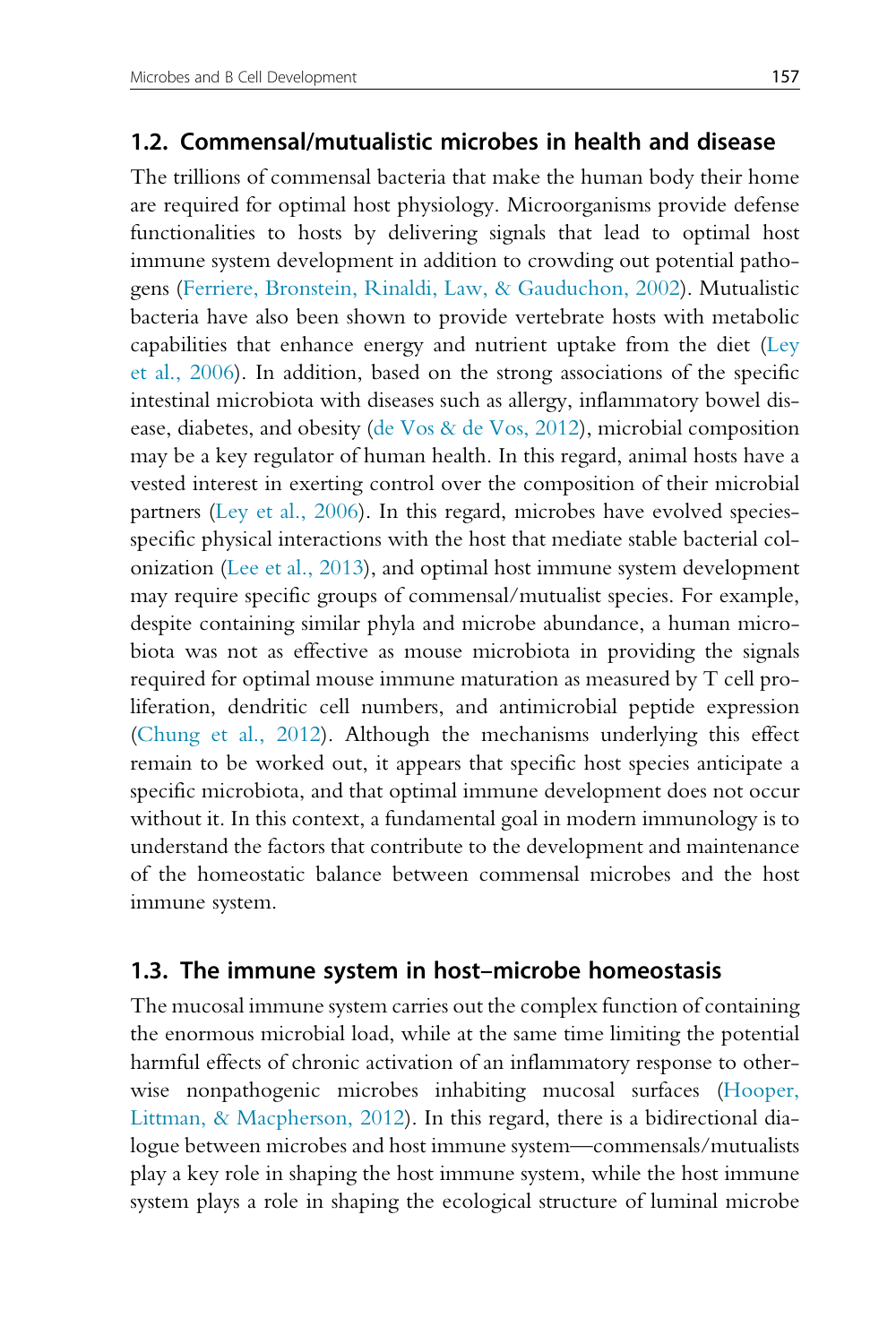content [\(Hooper et al., 2012\)](#page-19-0). In terms of microbes shaping the immune system, this has been studied a great deal recently in the context of mucosal T cell subsets. Colonization of mice with a specific bacterial species namely, segmented filamentous bacteria (SFB)—induces the accumulation of proinflammatory  $T_H17$  cells [\(Ivanov et al., 2009](#page-19-0)), which have been shown to play a role in host systemic inflammatory diseases ([Wu et al.,](#page-23-0)  $2010$ ). In contrast to the SFB-T<sub>H</sub>17 axis, colonization of mice with clostridial strains induces the expansion of anti-inflammatory, IL-10-secreting regulatory T cells  $(T_{res})$  in the gut lamina propria (LP) ([Atarashi et al.,](#page-17-0) [2011\)](#page-17-0), which promotes an environment of immune quiescence and tolerance. Additionally, polysaccharide A of Bacteroides fragilis leads to T cell IL-10 production, which limits the expansion of proinflammatory  $T_H$ 17 cells ([Round et al., 2011](#page-22-0))—a property likely enabling this species to coexist with the host as a commensal [\(Hooper et al., 2012](#page-19-0)). Therefore, gut microbes impart both pro- and anti-inflammatory signals and shape the host T cell profile. As discussed below, microbial effects on early B cell development and function were implicated decades ago with the discovery of a chicken hindgut structure functioning as an organ of primary B cell lymphopoiesis, but understanding of the physiologic importance of this connection remains limited over a half of a century later (Shrestha  $\&$ [Wesemann, 2015\)](#page-22-0). Herein, I review recent work that has provided insights into this decades-long mystery.

#### 2. EARLY-LIFE B CELL DEVELOPMENT AND THE GUT

2.1. Links between the gut and primary immunoglobulin diversification

A potential link between the microbiota and primary B cell development was implicated when it was first demonstrated that the bursa of Fabricius is key for Ig production in chickens [\(Glick, Chang, & Jaap, 1956](#page-18-0)). The bursa of Fabricius is an outpouching of the avian hindgut that involutes during puberty and its surgical removal early in life results in the absence of Ig and B cells ([Glick et al., 1956; Reynolds & Morris, 1983](#page-18-0)). The discovery of related gut-associated follicular structures only in prepubertal rabbits and sheep leads to suggestions of a mammalian equivalent of the avian bursa ([Cooper, 2010; Reynolds & Morris, 1983](#page-18-0)). Early B cell development and primary Ig diversification in rabbits are particularly similar to that in chickens in that they both generate B cells with a very limited  $RAG$ -mediated  $V(D)$ repertoire in primary lymphoid tissue that subsequently migrate to hindgut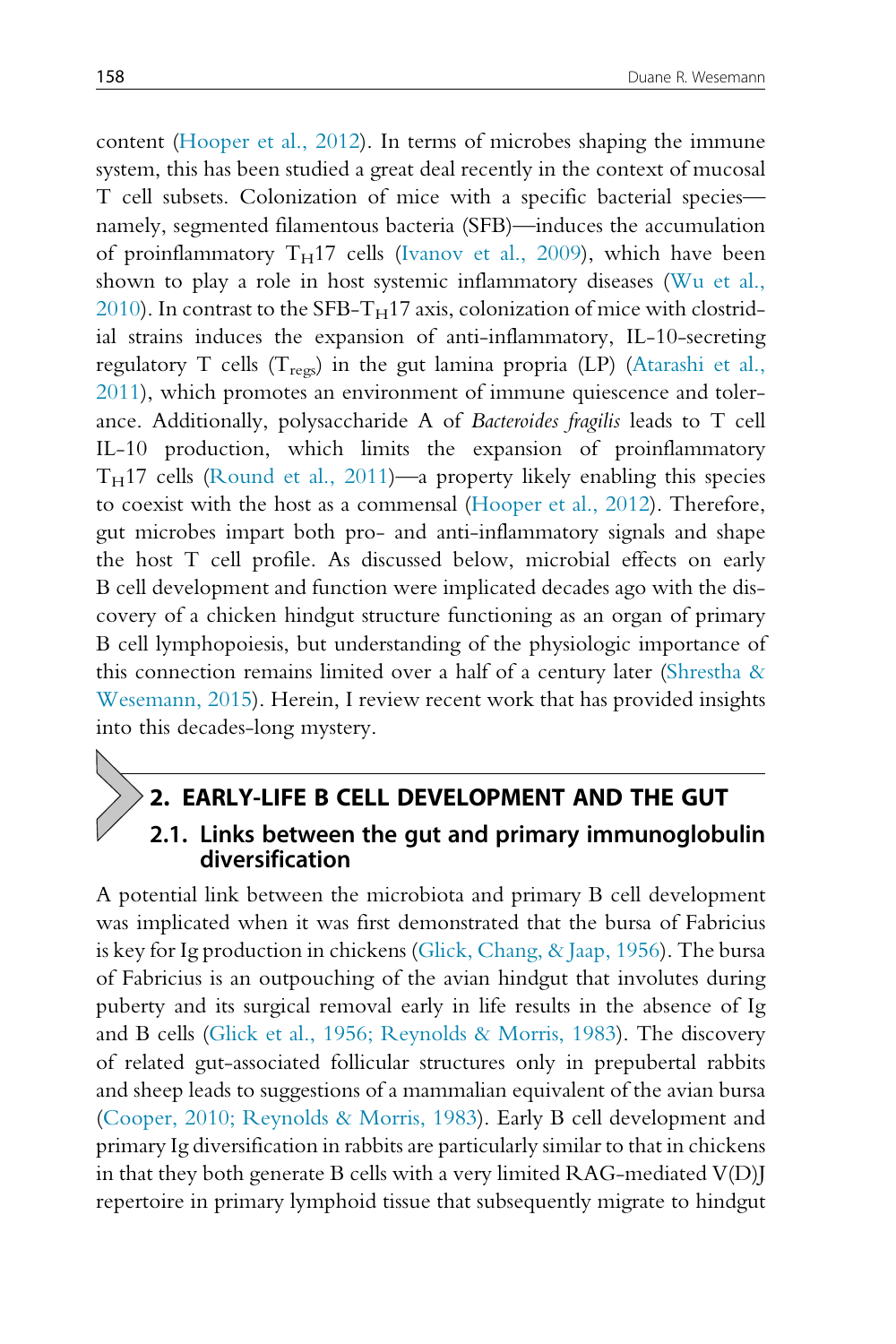structures where further primary diversification occurs through activationinduced cytidine deaminase (AID)-mediated gene conversion and somatic mutation [\(Perey, Frommel, Hong, & Good, 1970; Vajdy, Sethupathi, &](#page-21-0) [Knight, 1998](#page-21-0)). In this context, the gut environment early in life may be beneficial in shaping nascent Ig repertoires. While mechanisms differ between organisms, many vertebrates appear to also share a link between the gut, microbes, and early B cell selection events associated with windows of time early in life. Known examples of these associations are discussed here.

#### 2.2. Ig diversification and selection in rabbits

In rabbits, V(D)J recombination generates a very limited repertoire due to heavily biased  $V_H$  gene segment usage from preferential rearrangement of D-proximal  $V_H$  gene segments [\(Knight, 1992](#page-20-0)). Shortly after birth, B cells with this limited repertoire migrate to gut-associated lymphoid tissues namely, the sacculus rotundus and the appendix—where they undergo proliferation and AID-mediated preimmune Ig repertoire diversification to develop a full primary repertoire in the first 1–2 months of postnatal life [\(Crane, Kingzette, & Knight, 1996\)](#page-18-0). These hindgut structures subsequently undergo changes to resemble secondary lymphoid tissue where conventional immune responses occur ([Weinstein, Mage, & Anderson,](#page-23-0) [1994](#page-23-0)). In addition, based on the striking reduction of B cell progenitors and B cell recombination excision circles in the bone marrow after 16 weeks of age ([Jasper, Zhai, Kalis, Kingzette, & Knight, 2003](#page-19-0)), the rabbit bone marrow likely does not contribute substantially to adult B lymphopoiesis. In this context, primary B cell development and Ig diversification in rabbits are thought to take place primarily in the postnatal gut in a timeframe limited to the first 2 months of life [\(Fig. 1](#page-5-0)). The role of microbe exposure in primary Ig diversification in newborn rabbits has been studied in germ-free animals ([Lanning, Sethupathi, Rhee, Zhai, & Knight,](#page-20-0) [2000; Stepankova & Kovaru, 1985; Stepankova, Kovaru, & Kruml,](#page-20-0) [1980; Tlaskalova-Hogenova & Stepankova, 1980](#page-20-0)) as well as in model systems in which exposure to microbiota was blocked due to removal of the sacculus rotundus and microsurgical closure of the appendix at birth [\(Lanning et al., 2000; Perey & Good, 1968; Stramignoni, Mollo,](#page-20-0) [Rua, & Palestro, 1969\)](#page-20-0). Prevention of microbial exposure reduced gutassociated follicle development, B cell numbers, and peripheral Ig diversity in young rabbits, arguing that access to gut microbes may be required for optimal B cell development.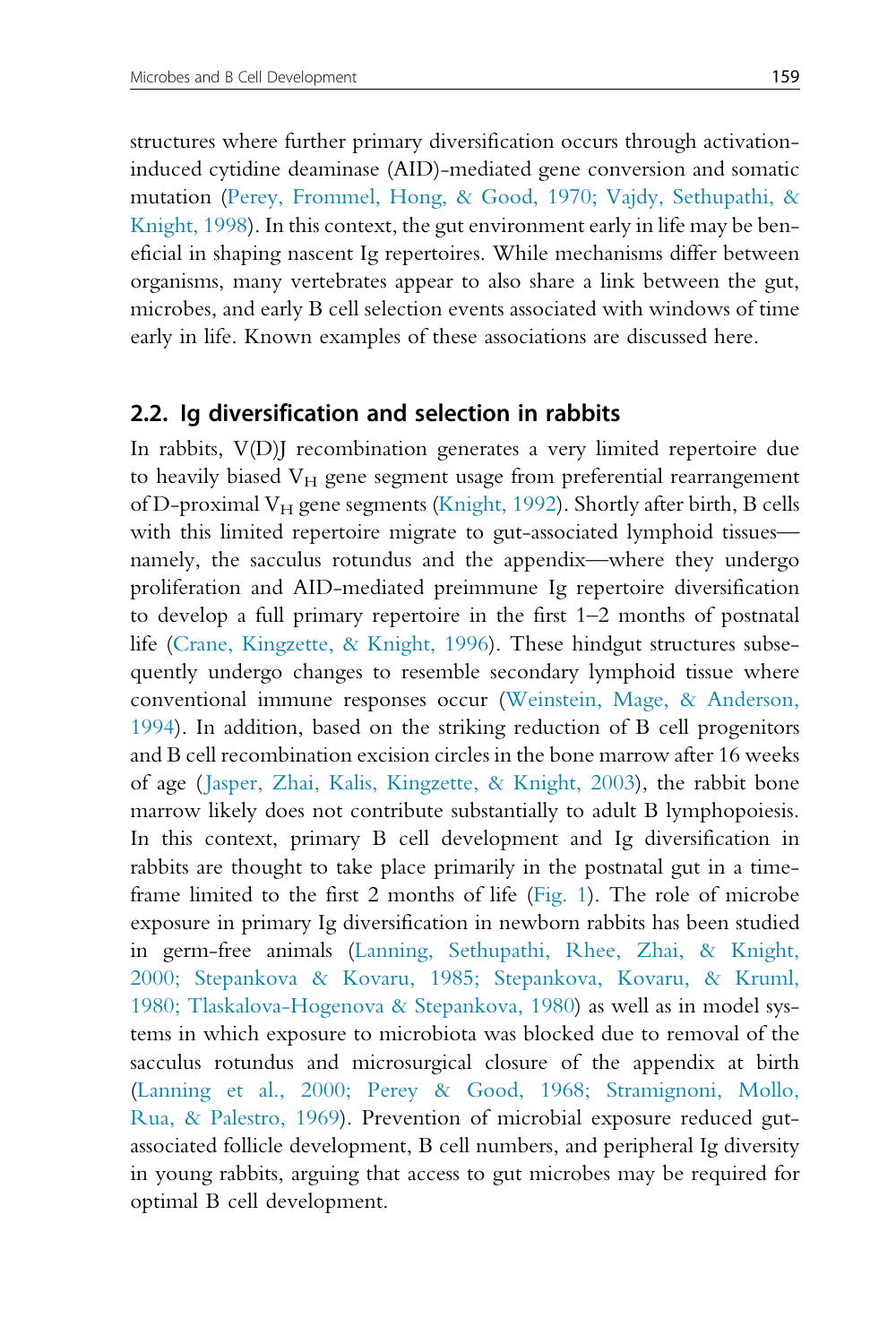<span id="page-5-0"></span>

Figure 1 Overview of known associations between early B cell developmental activities and the gut. Schematic representation of the relationship between B cell developmental activities and age in specific animal examples. Animals shown on the left from top to bottom are chicken, rabbit, sheep, pig, mouse, and human. The length of the rectangular boxes to the right of each animal representation signifies an approximation of life span divided in either 1- or 10-year units as indicated. The top yellow (off-white in the print version) portion of each rectangle indicates the gut or gut-associated tissue, the bottom green (light gray in the print version) portion of each rectangle signifies primary lymphoid tissues such as the bone marrow, fetal liver, or spleen. The blue (dark gray in the print version) coloring indicates active primary Ig diversification events. The orange (gray in the print version) color signifies B cell selection events that occur in unique lymphoid structures that appear to be specialized for B cell selection early in life. The blue and orange colors are meant to emphasize distinctions raised in the text and are not necessarily mutually exclusive.

The extent to which Ig specificity and potential B cell encounter with contents of the intestinal lumen during primary rabbit B cell diversification was addressed in studies using mutant Alicia rabbits. Alicia rabbit B cells express IgM of the  $V_{H}$ n allotype almost exclusively at birth. However, during the first weeks of life, the  $V_H$ n representation diminishes in favor of increased  $V_H$ a allotype utilization. When interactions with luminal content were prevented by surgical sequestration of the sacculus rotundus and appendix, the peripheral repertoire throughout the body remained largely of the  $V_H$ n allotype [\(Rhee et al., 2005](#page-22-0)), indicating that the presence of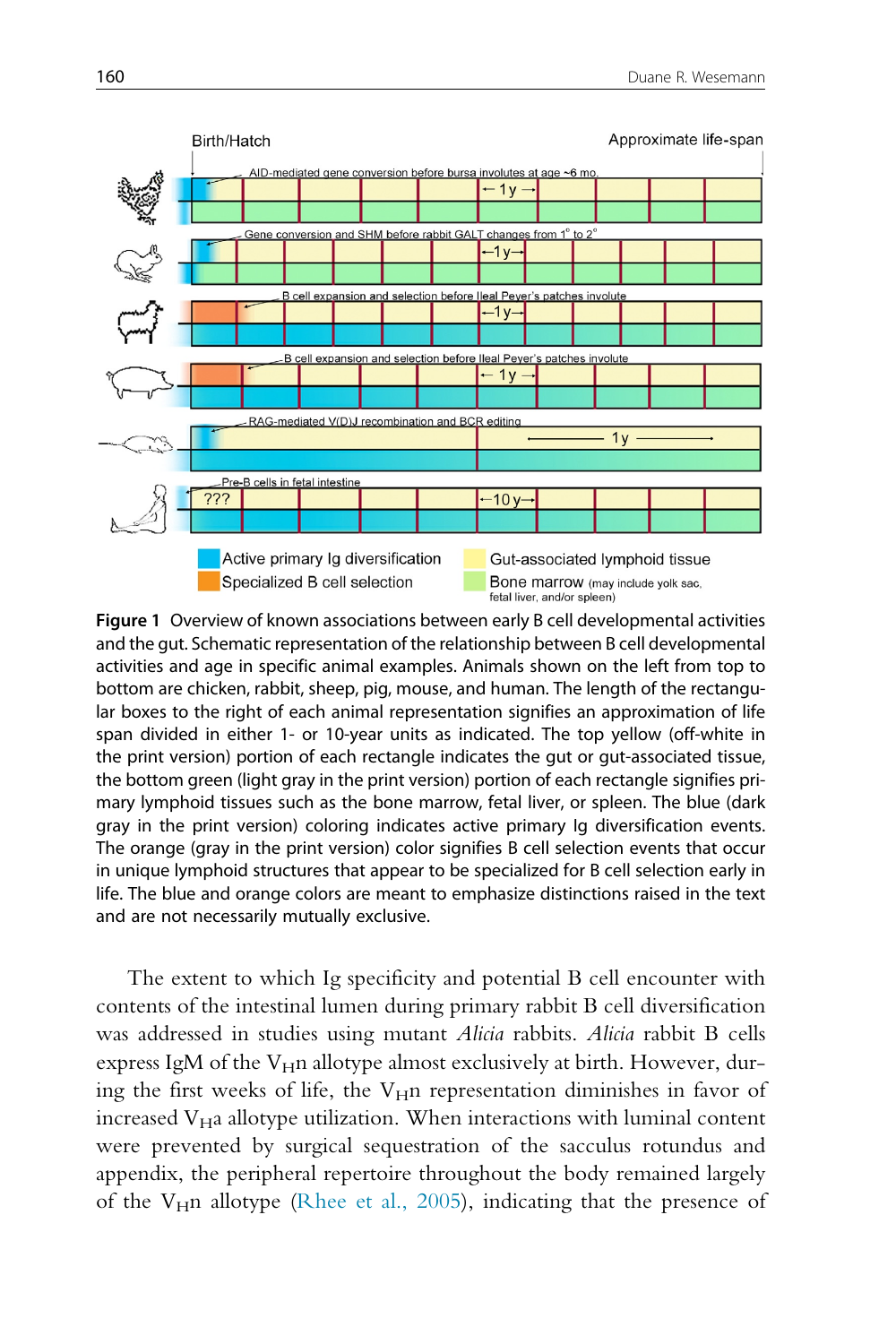microbes and/or other luminal components may select for particular Ig specificity during primary development in young rabbits. Based on the finding of conserved amino acids in  $V_{H}$ a framework regions positioned in areas that could react with a putative antigen, it was proposed that a microbial superantigen may be positively selecting for the  $V_{H}a$ -expressing B cells in the young rabbit intestine [\(Rhee et al., 2005](#page-22-0)). In addition, more  $V_{H}$ a cells were found to proliferate and fewer die compared to  $V_H$ n cells in the gutassociated lymphoid tissue [\(Pospisil, Young-Cooper, & Mage, 1995\)](#page-21-0) in agreement with a potential microbe-dependent positive selection process. Thus, early-life gut-associated B cell diversification in the rabbit appears to be associated with selection forces influenced by gut luminal contents. The nature of how luminal contents are made available and presented to B cells in the young rabbit gut, and the physiologic roles of these processes are poorly understood.

#### 2.3. Ig diversification and selection in the bursa of Fabricius

Insights into the potential role of microbiota in selection processes during primary Ig diversification have been obtained from studies in chickens, where Ig diversification largely occurs in the bursa of Fabricius, an outpouching of epithelium connected to the distal intestine in birds that is required for B cell development and Ig production ([McCormack,](#page-20-0) [Tjoelker, & Thompson, 1991; Ratcliffe, 1989; Ratcliffe & Jacobsen,](#page-20-0) [1994; Weill & Reynaud, 1987\)](#page-20-0). The chicken IgH locus contains a single functional  $V_H$  segment and several related  $V_H$  pseudogenes [\(McCormack](#page-20-0) [et al., 1991; Reynaud, Anquez, Dahan, & Weill, 1985](#page-20-0)). Before hatching, B lineage cells with limited V(D)J repertoire migrate to the bursa primordium in a single wave during embryonic life [\(Houssaint, Belo, & Le](#page-19-0) [Douarin, 1976; Houssaint, Torano, & Ivanyi, 1983\)](#page-19-0). There, they undergo both expansion and diversification of their Ig genes via AID-mediated gene conversion, using pseudogene V segments as donor sequences ([Ratcliffe,](#page-21-0) [1989; Reynaud, Anquez, Grimal, & Weill, 1987\)](#page-21-0). Despite the discovery of bursa-dependent (B) lymphocytes in chickens decades ago, the physiologic relevance of the connection between primary Ig diversification and the chicken hindgut remains largely mysterious.

In contrast to rabbits, where gut-associated Ig diversification occurs almost exclusively after birth, chicken Ig diversification occurs to a substantial degree during embryonic development, arguing against the role of microbiota in the prehatch phase of chicken Ig diversification. However,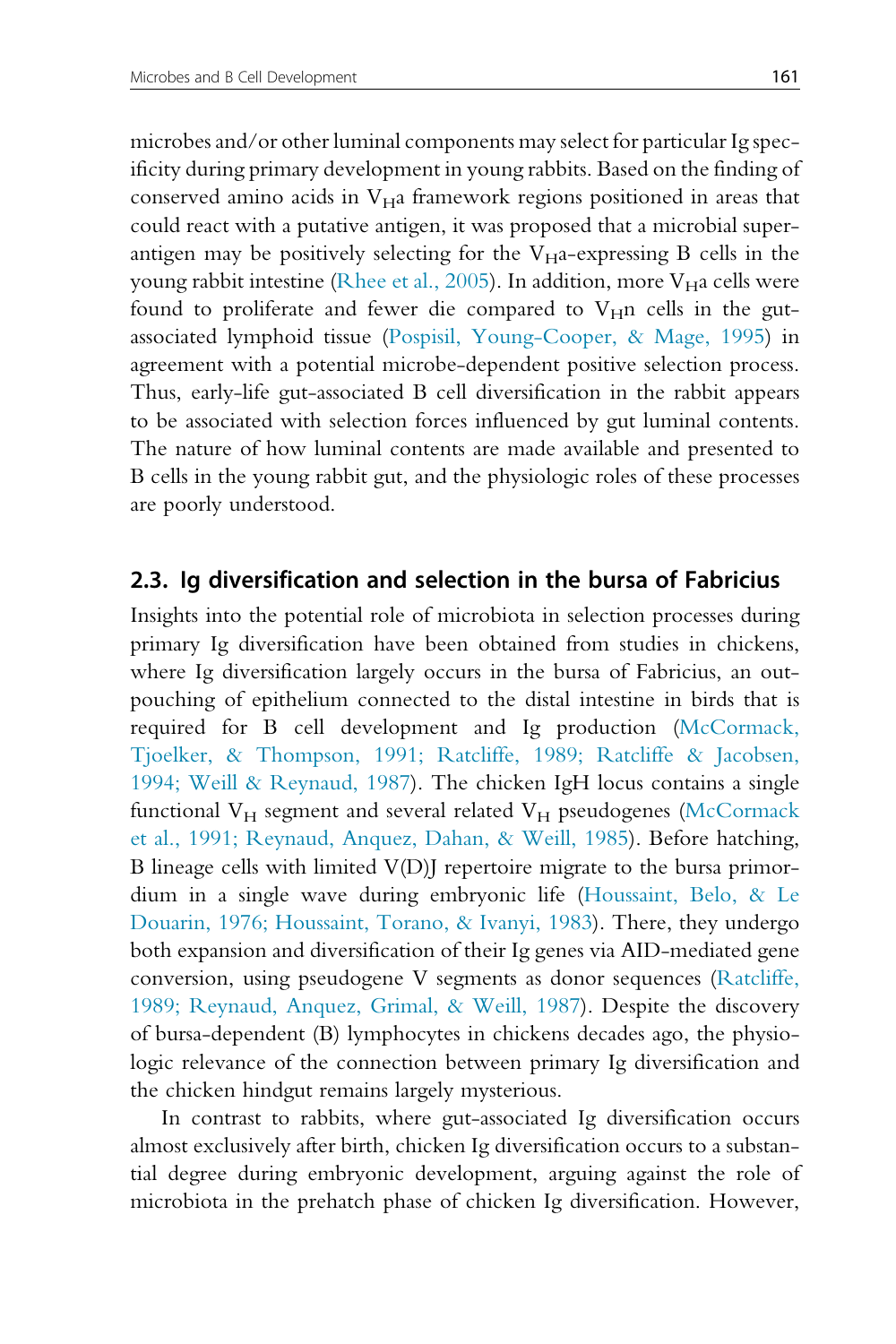luminal antigens appear to influence early repertoires soon after hatching. In this regard, primary Ig diversification likely continues until bursa involution during sexual maturity at approximately 6 months of age. During this time, transportation of antigen into bursal follicles occurs through M cell-like follicle-associated epithelium [\(Bockman & Cooper, 1973\)](#page-18-0), thus providing antigen to diversifying B cells during the first few months of life.

The role of Ig specificity in chicken B cell development and Ig diversification was addressed in experiments that utilized a retroviral gene transfer model employing a truncated Igu heavy chain  $(T\mu)$  construct lacking the antigen-binding VDJ and C1 segments [\(Sayegh, Demaries, Iacampo, &](#page-22-0) [Ratcliffe, 1999](#page-22-0)). A variation of this construct in which  $T\mu$  is fused to a lamprey variable leucine-rich repeat (VLR) protein segment that recognizes either fluorescent phycoerythrin (PE) (T $\mu$ -VLR<sup>PE</sup>) or hen egg lysozyme (T $\mu$ -VLR<sup>HEL</sup>) was used more recently ([Davani, Pancer, Cheroutre, & Ratcliffe,](#page-18-0) [2014; Davani, Pancer, & Ratcliffe, 2014](#page-18-0)). Tμ does not require the presence of light chains for its surface expression on B cell precursors and can thus be distinguished from endogenous IgM [\(Sayegh et al., 1999](#page-22-0)). After induction of Tμ expression in chicken embryos, B cell expansion and primary Ig diversification was observed in  $T\mu^+$  B cells in the absence of endogenous IgM. Expression of the  $T\mu$  in the absence of antigen-binding capability supported rapid cell division and Ig diversification via gene conversion during embryonic life similar to that observed with endogenous IgM expression ([Reynolds,](#page-22-0) [1987](#page-22-0)). However, bursal cells expressing Tμ demonstrated substantially reduced rates of cell division and increased levels of apoptosis after hatching ([Sayegh & Ratcliffe, 2000\)](#page-22-0), indicating that the antigen-binding region and by extension, perhaps antigen encounter—may be important for early bursal B cell survival. Bursal B cells expressing  $T\mu$ -VLR<sup>PE</sup> similarly diminished after birth. However, in the presence of experimentally provided gut luminal PE,  $T\mu$ -VLR<sup>PE</sup>-expressing B cells survive and are exported to the periphery at enhanced levels compared to controls without PE. Thus, although antigen encounter does not seem to be required for the early stages of bursal B lineage cell diversification, luminal antigens appear to mediate positive selection of B cells after hatching. As primary antibody diversification through AID-mediated gene conversion likely continues in the chicken until the bursa involutes at 3–6 months of age ([Arakawa & Buerstedde,](#page-17-0) [2004](#page-17-0)), gut-resident antigen-dependent positive selection processes appear to be occurring simultaneously with primary Ig diversification.

Negative selection also appears to play a role as B cells expressing Tμ-VLR<sup>HEL</sup>, a construct reactive against constitutively produced HEL results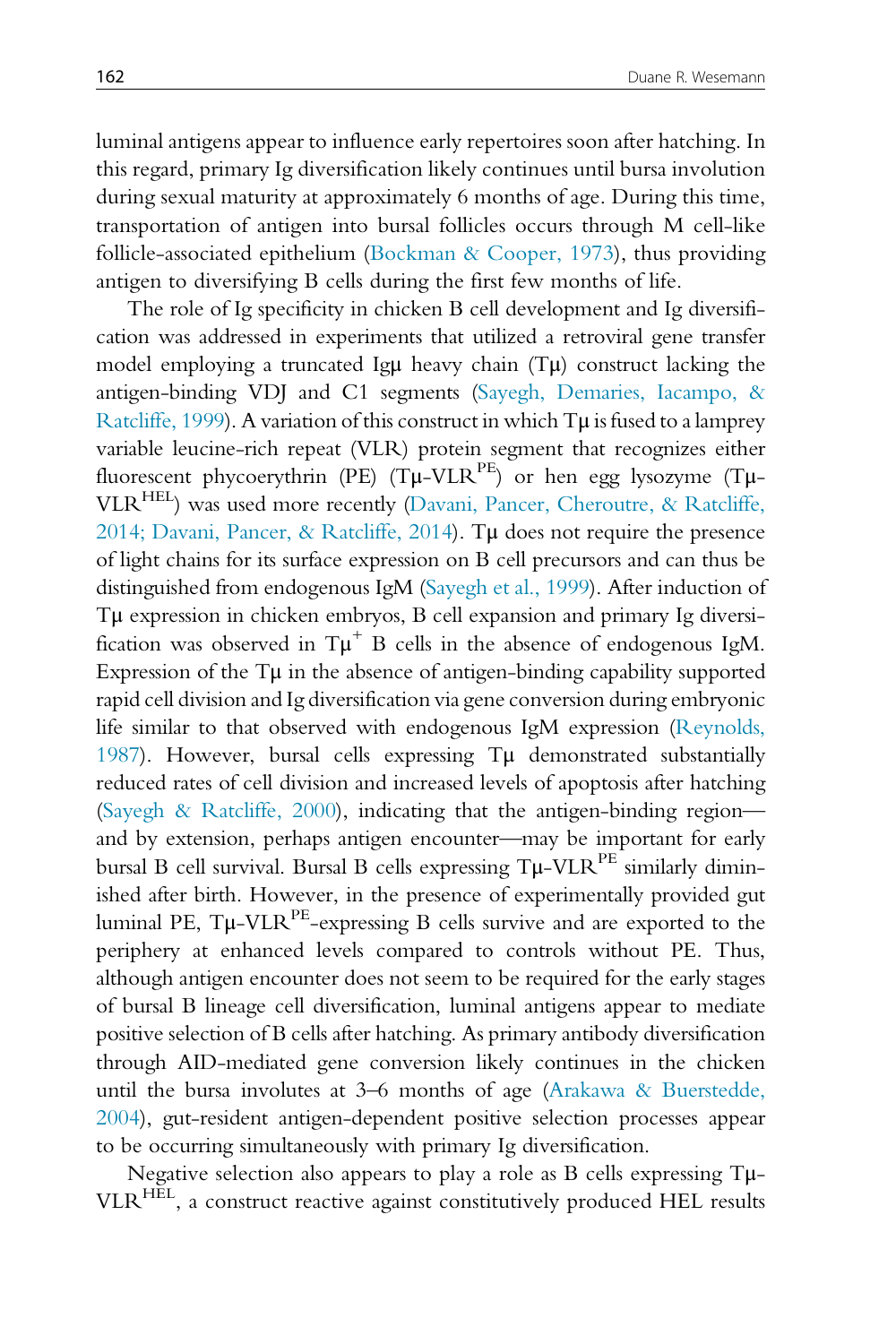in the disappearance of systemic and bursal  $T\mu$ -VLR<sup>HEL</sup>-expressing B cells [\(Davani, Pancer, Cheroutre, et al., 2014](#page-18-0)). Additionally, in contrast to what is seen during luminal PE administration, intra-ovo injection of PE in the Tμ-VLR<sup>PE</sup> model leads to a mild reduction of  $T\mu$ -VLR<sup>PE</sup>-producing B cells in the spleen, but no change in the percentage of bursal  $T\mu$ -VLR<sup>PE</sup>-producing B cells ([Davani, Pancer, Cheroutre, et al., 2014\)](#page-18-0). Thus, the timing, location, context of presentation, as well as biophysical properties of the antigen may all be involved in influencing early B cell selection outcomes. The mechanisms and contributions of negative versus positive selection to the B cell development process in the chicken remain to be fully elucidated.

#### 2.4. Lessons from sheep and pigs

Sheep intestines harbor two distinct types of Peyer's patches that differ in their ontogeny, cell composition, and physiology [\(Griebel & Hein,](#page-19-0) [1996](#page-19-0)). Ileal Peyer's patches resemble the young rabbit sacculus rotundus and chick bursa in that they are made up of  $\sim$ 95% B cells that are essentially all IgM<sup>+</sup> and  $\langle 0.5\%$  of CD4<sup>+</sup> T cells [\(Griebel & Ferrari, 1995; Hein,](#page-19-0) [Dudler, & Mackay, 1989; Larsen & Landsverk, 1986](#page-19-0)). In contrast, jejunal Peyer's patches consist of  $\sim$ 40% IgM<sup>+</sup> B cells, 10–15% CD4<sup>+</sup> T cells, 4–6% plasma cells, and 35–40% isotype switched B cells [\(Griebel &](#page-19-0) [Ferrari, 1995; Hein et al., 1989; Larsen & Landsverk, 1986](#page-19-0)). In addition, ileal Peyer's patches are present at birth and involute between 6 and 15 months of age ([Fig. 1](#page-5-0)), whereas jejunal Peyer's patches are present throughout the entire life of the animal [\(Reynolds, 1986; Reynolds & Morris, 1983\)](#page-21-0). These observations stimulated the hypothesis that jejunal Peyer's patches may be a significant site for the induction of mucosal immunity in the form of secondary lymphoid tissue, similar to Peyer's patches in rodents and primates, whereas ileal Peyer's patches in neonates and young lambs may serve a function more in line with primary Ig repertoire modulation, perhaps similar to young rabbits and chicks ([Reynaud, Garcia, Hein, & Weill, 1995; Reynaud,](#page-21-0) [Mackay, Muller, & Weill, 1991\)](#page-21-0). In this regard, the observation that only  $\sim$ 5% of ileal Peyer's patch B lineage cells survive, with the remainder dying in situ by apoptosis ([Motyka & Reynolds, 1991; Pabst & Reynolds, 1987;](#page-20-0) [Reynolds, 1986](#page-20-0)), indicates that a substantial selection process occurs before ileal Peyer's patch involution early in life. The localization of the ileal Peyer's patches just above the ileal–cecal junction, where the highest concentrations of bacteria accumulate, suggests that luminal microbes likely influence this selection process.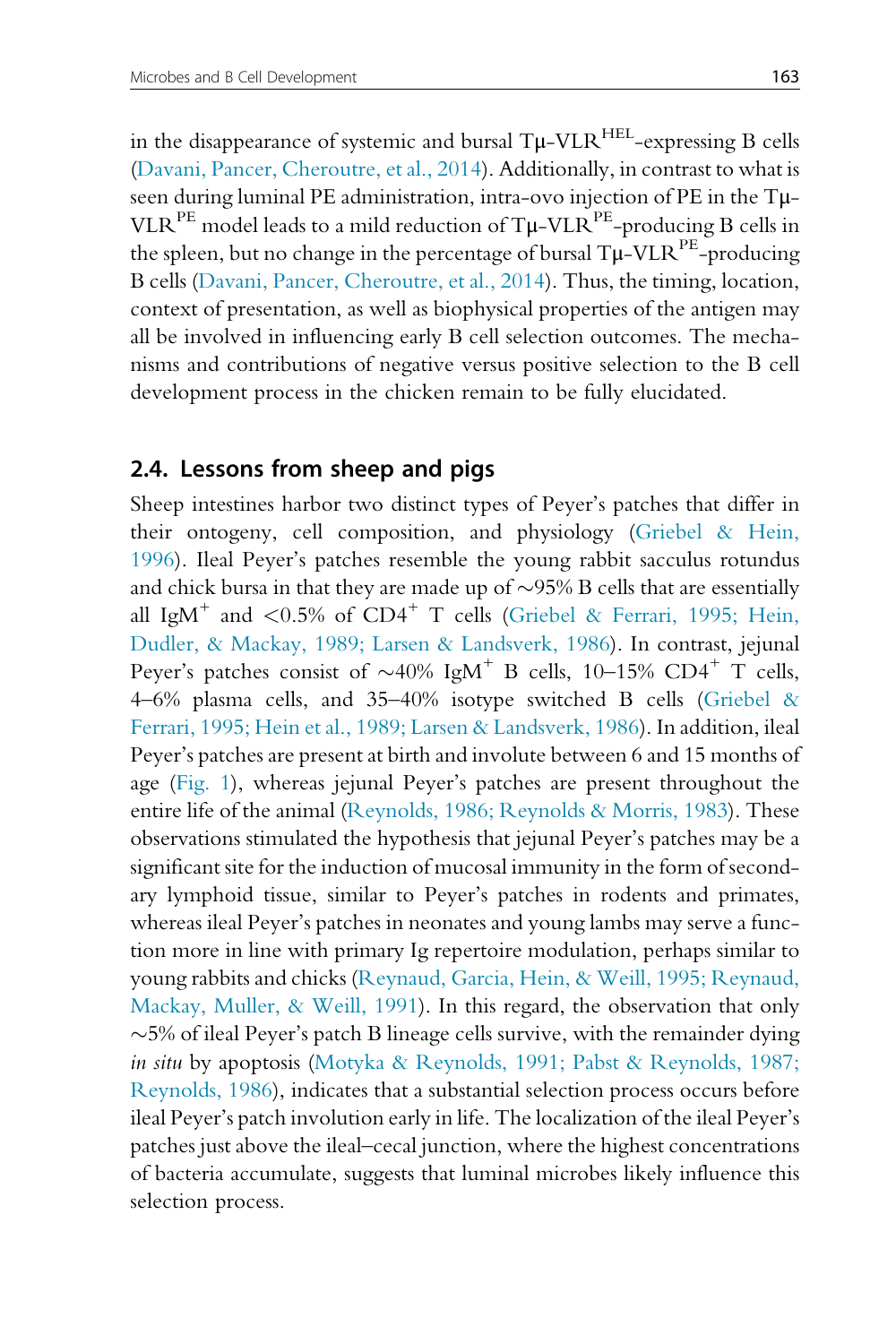The potential role of microbes in the development of the primary Ig diversification in sheep ileal Peyer's patches was addressed in experiments where B cell somatic mutation of the V segment of lambda light chain was analyzed from sterile fragments of the ileal loops surgically sequestered from microbes and other luminal contents during fetal life, as well as in germ-free sheep 6 and 8 weeks after birth [\(Reynaud et al., 1995, 1991](#page-21-0)). The size of ileal Peyer's patches was decreased in surgically sterile ileal loops as well as in germ-free sheep after birth—indicating that luminal microbes play a role in ileal follicle size. Earlier studies reported high levels of somatic mutation in the surgical loops and germ-free animals, suggesting that microbes may not be required to induce primary Ig diversification in sheep [\(Reynaud et al., 1995](#page-21-0)). However, the discovery of more Vλ gene segments revealed that many of the unique nucleotide patterns initially thought to be a result of mutation in early studies were actually hard-coded germline variants ([Jenne, Kennedy, McCullagh, &](#page-19-0) [Reynolds, 2003](#page-19-0)). In this context, these newer studies clarified that somatic mutation occurs almost exclusively after birth ([Jenne et al., 2003\)](#page-19-0), consistent with a potential role for microbes and/or dietary substances as potential influencers of this process. Ileal and jejunal Peyer's patches in piglets are structurally very similar to those of lambs, and it has been shown that piglet ileal Peyer's patch B cell somatic mutation is dependent upon microbial exposure early in life as well [\(Butler & Sinkora, 2013](#page-18-0)).

While the extent to which postnatal ileal Peyer's patch B cell activities are physiologically and functionally distinct from jejunal Peyer's patches in lambs remains to be fully resolved, insightful experiments have shown interesting distinctions. In this regard, a model antigen system utilizing glycoprotein-D (gD) of bovine herpesvirus-1 was employed to assess anti-gD antibody responses after gD challenge in sterile loops of jejunum versus ileum in young lambs. Anti-gD antibodies and B cell proliferation were strongly elicited in the jejunal Peyer's patches, but not those in the ileum [\(Mutwiri et al., 1999\)](#page-21-0). However, gD-reactive antibodies were discovered in the spleens of ileum loop-injected sheep, and not in loops that did not contain follicles, suggesting that the gD antigen may have had a positive selection effect on emigrant lymphocytes from the ileal Peyer's patches ([Mutwiri et al., 1999\)](#page-21-0), reminiscent of the model antigen-dependent positive selection in chickens [\(Davani, Pancer, & Ratcliffe, 2014\)](#page-18-0) and the putative microbe-dependent positive selection activities that may occur in young rabbits ([Rhee et al., 2005\)](#page-22-0). Additionally, involution of ileal lymphoid follicles was delayed following gD antigen exposure, supporting the notion that ileal B cells sense and respond to the luminal environment.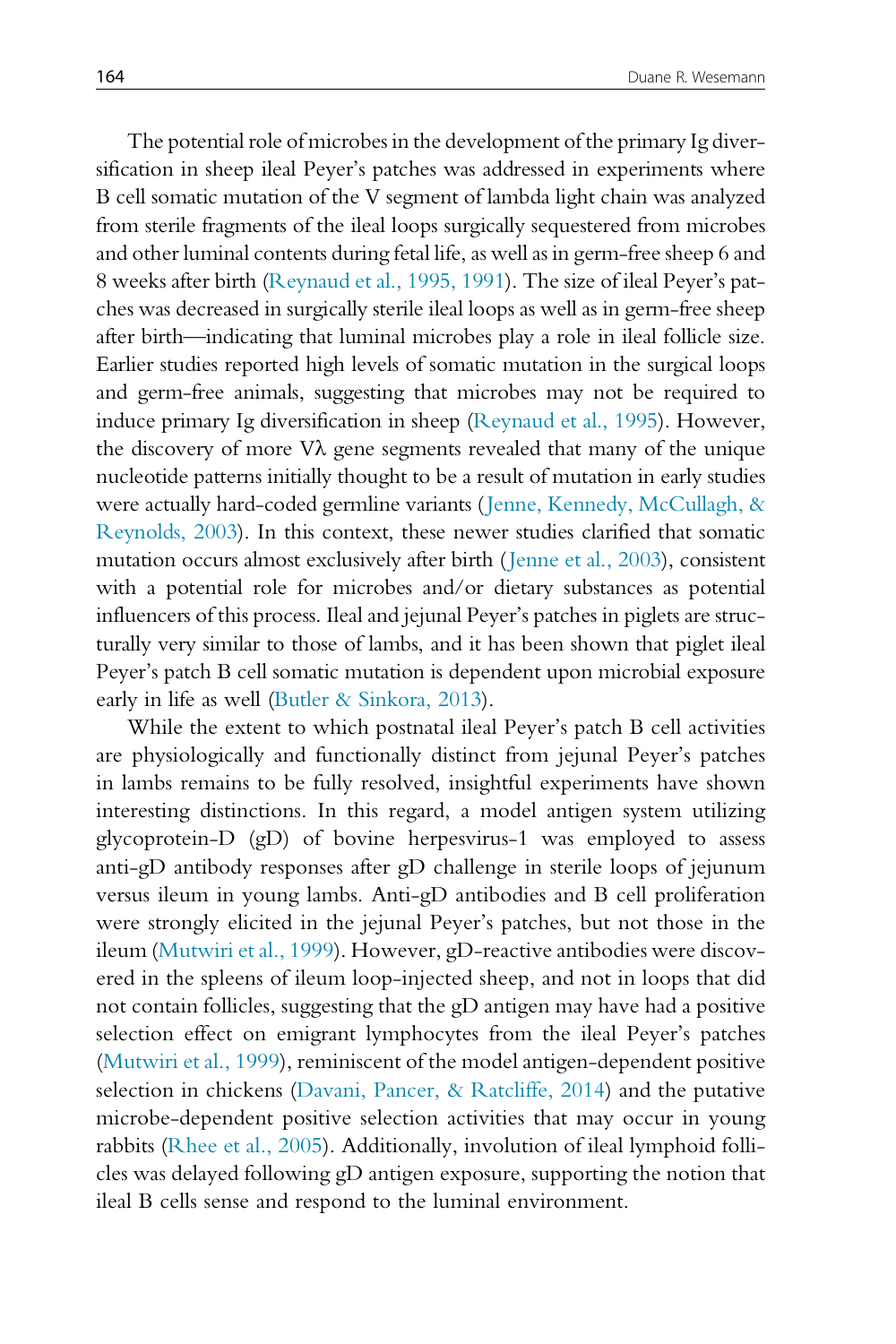#### 2.5. Perspectives on the role of the gut in B cell biology early in life

Due to distinct diversification and selection mechanisms, the hindgut B cell structures in hatchling birds, young rabbits, lambs, and piglets may not allow a simple categorization of the B cell activities occurring in these species as the same process [\(Butler & Sinkora, 2013\)](#page-18-0). However, there are three aspects that are common among gut B cell activities in the young of these species. First, some B cell developmental and selection events occurring in the gut are distinct from B cell activation and clonal expansion events typical of conventional inflammatory responses of secondary lymphoid tissue. Second, these selection events appear to be influenced by gut microbes. And finally, there appears to be a window of time early in life when these selection/diversification events take place in each of these species [\(Fig. 1\)](#page-5-0). Together, these aspects raise the notion that interactions with the gut microbiota may be of some value to shape the burgeoning Ig repertoire early in life, but the nature of this benefit—and the degree to which this phenomenon extends to other species—is not fully understood. In this regard, mice and humans do not appear to have gut-associated B cell follicles that involute a few months after birth as is found in the avian bursa, rabbit sacculus rotundus, or artiodactyl ileal Peyer's patches. However, early developmental activities and unique selection processes may exist through other mechanisms. In this regard, while very little is known about B cells in the newborn human intestine, the human fetal small intestinal LP has been shown to harbor pre-B cells expressing Vpre-B ([Golby et al., 2002](#page-19-0)) [\(Fig. 1\)](#page-5-0). As Rag-dependent V(D)J recombination is essentially the sole driver of the primary human Ig repertoire, the presence of pre-B cells in the human fetus raises the question whether early B cell development may serve a similar purpose as the gutresident primary Ig diversification in chickens and rabbits. The extent to which early B cell development and primary Ig diversification occur in the intestines of human infants and children has not been addressed. However, as discussed below, recent studies have examined this in mice.

#### 2.6. B cell development in the mouse lamina propria early in life

Similar to human, RAG-mediated V(D)J recombination during early B cell development is the major driver of preimmune diversification in mice. Consistent with the notion that the gut may provide some benefit to the process of early B cell selection and preimmune Ig diversification early in life,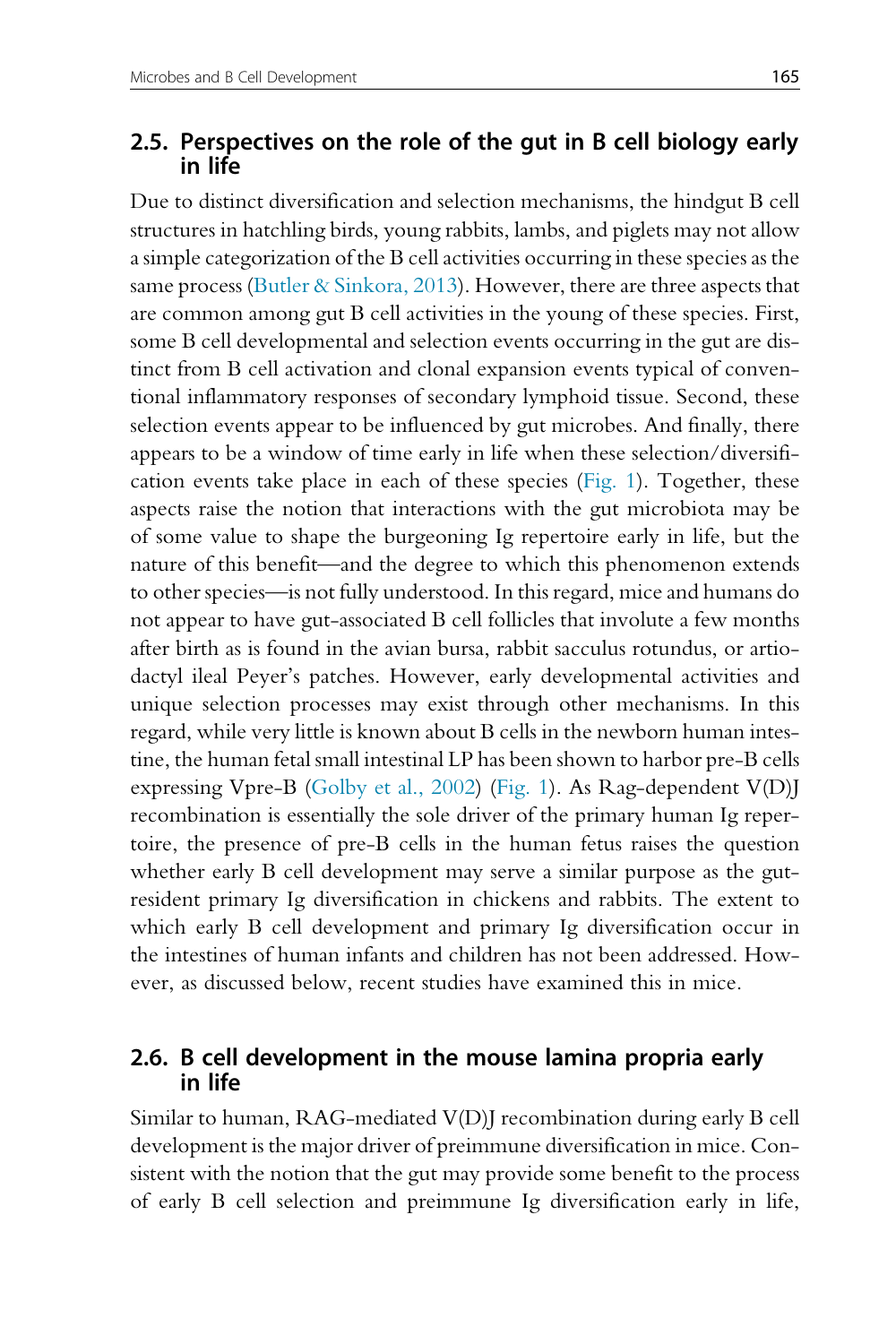RAG-expressing early developing B lineage cells—undergoing active V(D)J recombination—have been observed in the small intestinal LP of weanling mice ([Wesemann et al., 2013](#page-23-0)). Using a RAG2-GFP reporter model wherein a RAG2-GFP fusion protein is produced from the endogenous RAG2 locus, it was shown that RAG2-expressing CD19<sup>+</sup> B220<sup>low</sup> cells could make up approximately 4% of total  $CD19<sup>+</sup>$  cells at weaning age (18–24 days). In contrast,  $RAG2^+$  cells are essentially nondetectable in the first week after birth and decrease to background levels at approximately 5–6 weeks of age. The coincident timing of early gut B cell accumulation with weaning age hinted at a potential role for the gut microbiota in this process, given that gut microbes expand markedly as mice are weaned off of IgA found in maternal milk ([Mackie, Sghir, & Gaskins, 1999](#page-20-0)). In this context, cohousing mice that were initially germ free with conventionally raised mice from age 3 to 4 weeks of age lead to increased levels of pro-B cell levels in the gut LP ([Wesemann et al., 2013\)](#page-23-0).

In addition to affecting the amount of early B cell progenitors in the gut mucosa, conventionalization of germ-free mice resulted in an increase in the Igλ/Igκ ratio specifically in the LP of the small intestine, while other tissues such as the spleen or bone marrow remained unchanged [\(Wesemann et al.,](#page-23-0) [2013](#page-23-0)). As increased Igλ usage in the B cell repertoire is a marker for increased receptor editing [\(Hertz & Nemazee, 1997; Retter & Nemazee, 1998; Tiegs,](#page-19-0) [Russell, & Nemazee, 1993](#page-19-0)), these observations are consistent with the notion that commensal microflora influence the Ig repertoire by affecting BCR editing of immature gut B cells in the gut LP. Additional evidence suggesting that receptor editing can occur in the gut includes the finding of B lineage cells with phenotypic characteristics of editing cells—namely, RAG2<sup>+</sup>B220<sup>low</sup>IgM<sup>low</sup>—in the small intestinal LP of weanling mice. Furthermore, comparisons of the emerging Ig repertoire in  $RAG2<sup>+</sup>$  gut LP cells compared to  $RAG2<sup>+</sup>$  cells from the bone marrow reveal significant differences in VK gene segment usage despite similar  $V_H$  usage [\(Wesemann et al., 2013](#page-23-0)). The observation of different Vκ gene segment usages between these populations is consistent with BCR editing or a BCR editing-like selection process in the gut as early Ig repertoires in the BM and LP would be exposed to distinct antigens.

As B cell receptor editing is a mechanism of antigen-mediated shaping of primary Ig repertoires, these findings suggest a model wherein luminal contents play a role in shaping preimmune repertoires during a window of opportunity early in life [\(Bird, 2013\)](#page-17-0). Although mechanistically distinct, early B cell development and microbe-dependent primary Ig repertoire modification in weanling mice may be functionally related to the process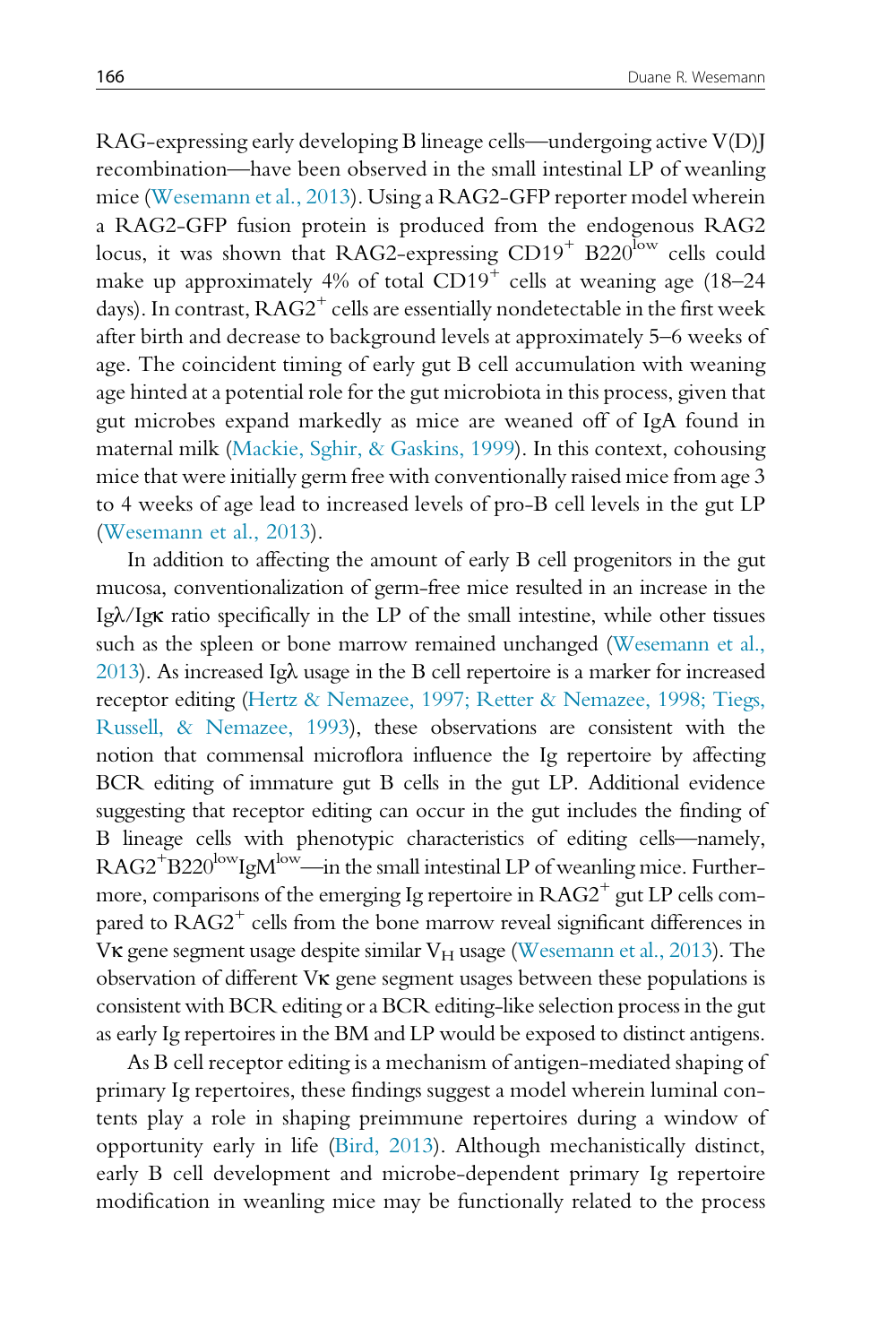of gut-resident B cell receptor selection/diversification that occurs in young chicks, rabbits, piglets, and lambs. The mechanism underlying these effects as well as the physiological relevance of the early-life timing and gut locale awaits further elucidation.

### 3. MICROBIAL INFLUENCE ON IMMUNOGLOBULIN PRODUCTION

#### 3.1. Microbial influence on IgA production

IgA is the largest IgH isotype produced by humans and represents over three-quarters of IgH isotype produced by the body as a whole [\(Conley & Delacroix, 1987; Delacroix, Hodgson, McPherson, Dive, &](#page-18-0) [Vaerman, 1982\)](#page-18-0). The gut mucosal system is home to the largest activated B cell pool, containing at least 80% of all plasmablasts and plasma cells, mostly producing dimers of IgA ([Brandtzaeg et al., 1989](#page-18-0)). IgA production has been shown to be dependent upon the presence of microbes as germ-free animals have extremely low levels of IgA [\(Benveniste, Lespinats, Adam, & Salomon,](#page-17-0) [1971; Benveniste, Lespinats, & Salomon, 1971; Shroff, Meslin, & Cebra,](#page-17-0) [1995](#page-17-0)). In addition, most intestinal IgA is directed against intestinal flora [\(Hooper & Macpherson, 2010\)](#page-19-0).

While mechanistic details underlying how microbes influence IgA production have yet to be fully uncovered, unique advances have been made in studies using a mutant Escherichia coli strain (HA107) engineered to allow reversible colonization of germ-free mice. The HA107 bacteria are alive, but unable to divide in mice, and become undetectable 72 h after installation into the mouse gut by gavage. This enables animals to receive known quantities of live organisms, become germ free again, and be rechallenged to assess memory responses ([Hapfelmeier et al., 2010\)](#page-19-0). Gut challenge with differing amounts of HA107 revealed that the intestinal barrier appears to sample only a tiny fraction of the live luminal bacteria as up to a hundred million  $(10^8)$ CFU of HA107 bacteria produced no measurable IgA responses, whereas greater amounts ( $10^9$  and  $10^{10}$  CFU) provide robust, specific IgA responses [\(Hapfelmeier et al., 2010\)](#page-19-0). While highly specific, the IgA response against HA107 demonstrated an additive effect in response to sequential bacterial exposures as opposed to a synergistic effect seen with classical systemic immune memory responses [\(Hapfelmeier et al., 2010](#page-19-0)). In addition, although specific IgA responses can last over 16 weeks after initial challenge with HA107, exposure of HA107-treated, germ-free mice to other commensal bacterial species resulted in rapid abrogation of HA107-specific IgA and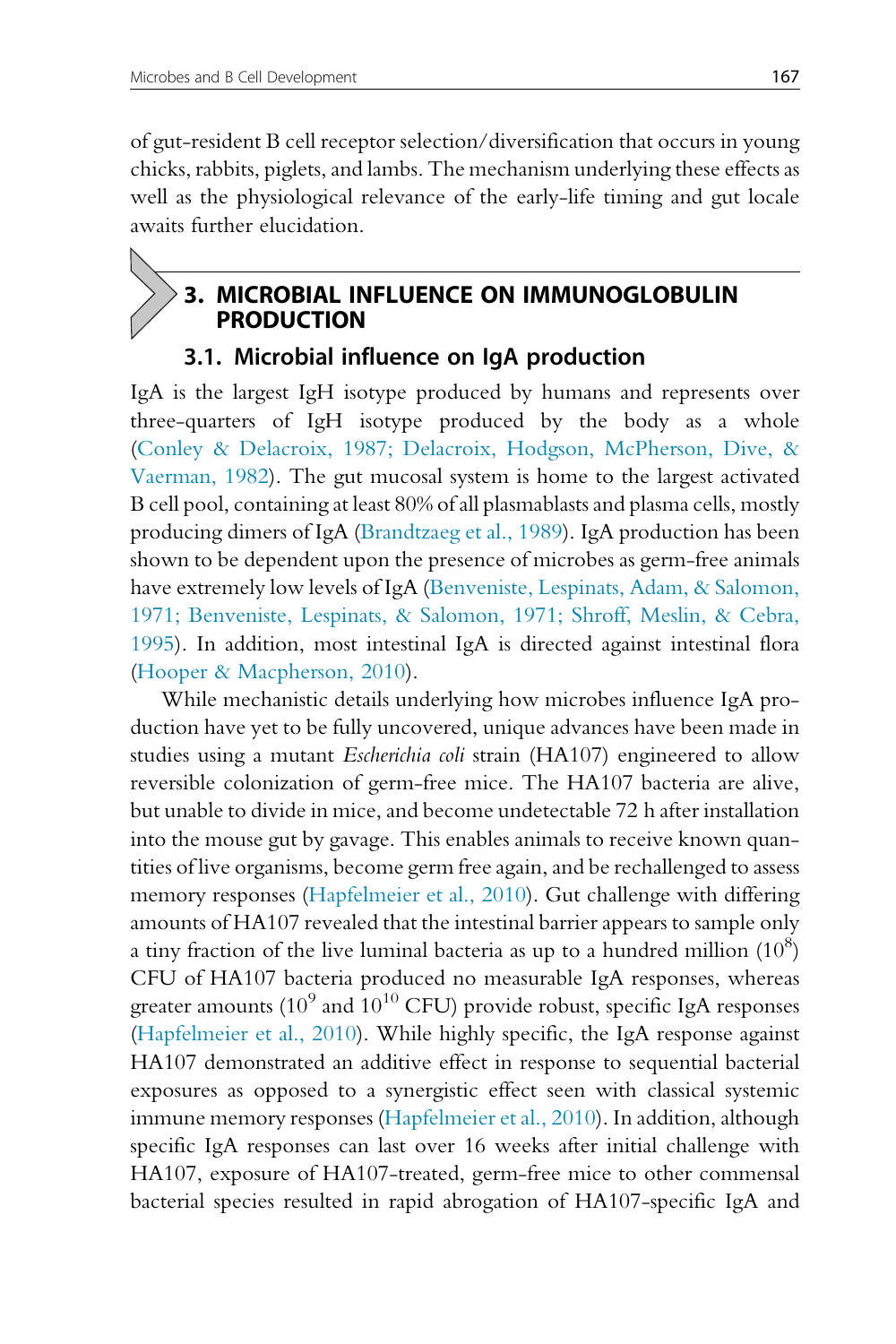generation of an IgA response that matched the existing commensal content ([Hapfelmeier et al., 2010\)](#page-19-0), thus indicating that IgA responses can continually evolve to react against the most prominent luminal species.

The extent to which IgA responses to E. coli/HA107 colonization reflect general IgA responses to bacteria in general remains to be elucidated, as different bacterial species are known to have varying effects on mucosal immune responses. For example, colonization with SFB has been shown to be exceptionally effective at producing large amounts of IgA [\(Talham,](#page-22-0) [Jiang, Bos, & Cebra, 1999\)](#page-22-0). Notably, stimulation with these bacteria is also associated with induction of  $T_H17$  cells ([Ivanov et al., 2009\)](#page-19-0). With the use of IL-17 fate reporter mice, it was shown that  $T_H$ 17 cells that expand and home to the small intestine due to SFB colonization migrate into the Peyer's patches and take on a T follicular helper  $(T<sub>FH</sub>)$  phenotype to assist B cells undergo activation toward IgA-producing cells ([Hirota et al., 2013\)](#page-19-0). In addition, mice that lacked  $T_H17$  cells were deficient in their ability to mount an antigen-specific IgA response when immunized with cholera toxin. Although the mechanism of how SFB specifically leads to  $T_H$ 17 accumulation in the gut is not fully understood, these studies provide a link between how a specific microbe, namely SFB, is connected to T celldependent IgA production.

#### 3.2. Microbial influence on IgE Production

While microbes are required for induction of IgA, it appears that the opposite is true for IgE. In this regard, IgE is elevated at baseline for unknown reasons in germ-free mice and decreases upon colonization with commensal microbes [\(Cahenzli, Koller, Wyss, Geuking, & McCoy, 2013; Hill et al.,](#page-18-0) [2012\)](#page-18-0). Germ-free mice begin to produce IgE shortly after weaning age to levels 1000–10,000 times that of conventionally raised mice by 64 days of life and maintain this level unless colonized with microbes within the first week of life ([Cahenzli et al., 2013\)](#page-18-0). Notably, colonization with one or two species was not sufficient to protect from hyper-IgE despite gavage with high amounts of a single strain of bacteria (multiple rounds of  $10^9$ – $10^{10}$ CFU), but a more diverse set of microbes representing 7–40 different phyla were required to provide a robust protection against hyper-IgE seen at levels observed in germ-free mice ([Cahenzli et al., 2013](#page-18-0)). Based on experiments measuring sterile Iε germline transcripts, it was shown that the IgH class switch recombination was potentially occurring at mucosal sites and not in the spleen or lymph nodes. Additionally, the elevated IgE in germ-free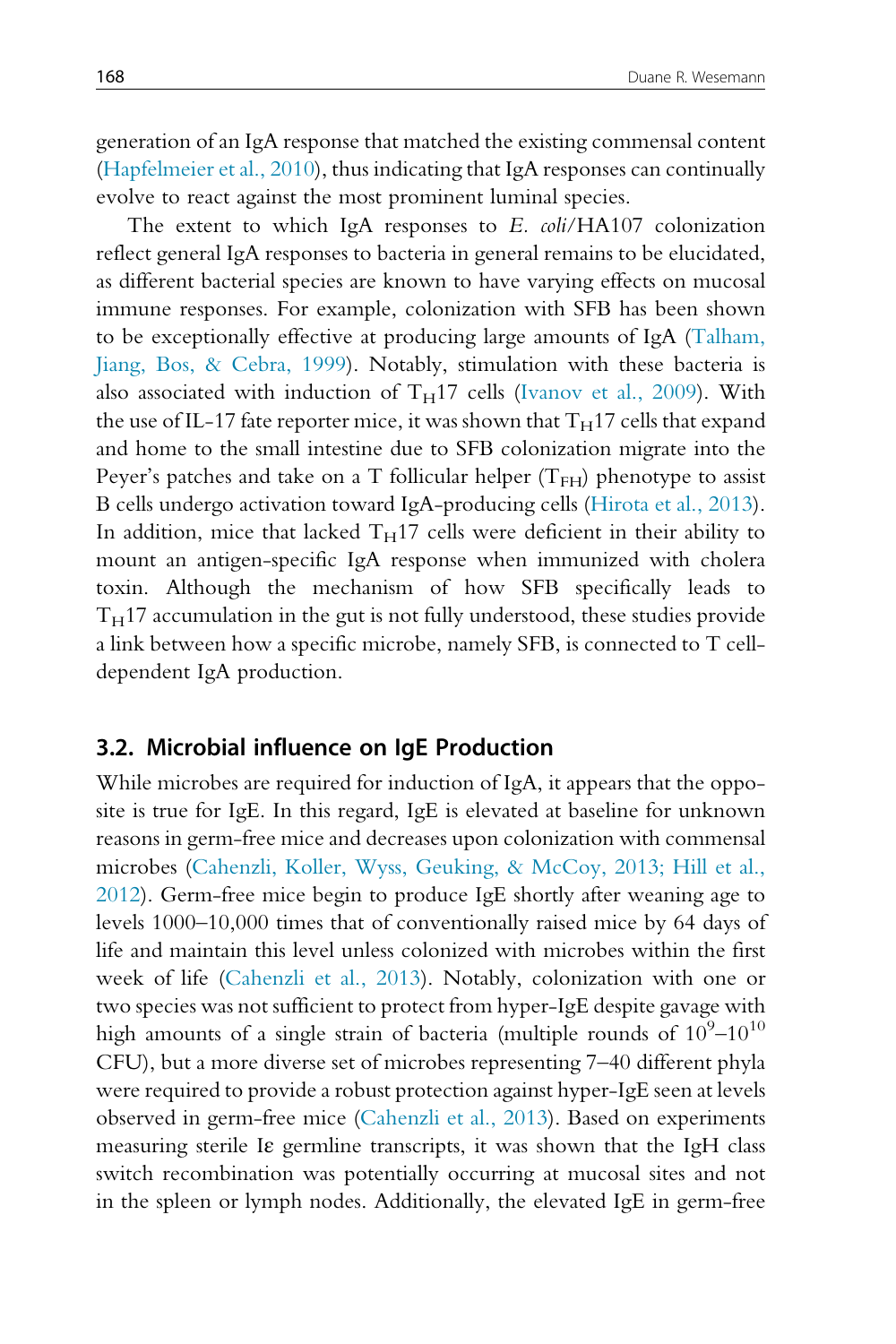mice required  $CD4^+$  T cells, IL-4, and the presence of organized lymphoid mucosal tissues, but was not influenced by or dependent upon dietary antigens ([Cahenzli et al., 2013\)](#page-18-0). Microbe-dependent depression of IgE levels was abrogated when myd88—a key mediator of innate recognition of microbes—was conditionally deleted in B lineage cells, thus indicating that direct sensing of microbial products by B cells is required in the process of microbial-mediated abrogation of IgE ([Hill et al., 2012\)](#page-19-0).

While the potential physiologic rationale underlying elevated IgE in mice lacking signals from a diverse microbiota remains a mystery, germ-free dependent hyper-IgE status preconditions animals for enhanced propensity for  $T_H2$  inflammation ([Cahenzli et al., 2013; Hill et al., 2012\)](#page-18-0). In this regard, mice with reduced commensal microbial exposure either through antibiotic treatment or through germ-free conditions have an IgE-dependent increase in basal levels of circulating basophils, Th2-activated T cells, and an increased density of FcεRI-bound IgE on basophils ([Hill et al., 2012](#page-19-0)). Elevated IgE was also noted to increase the maturation of basophil precursors to mature basophils by increasing their IL-3 responsiveness [\(Hill et al., 2012](#page-19-0)). Consistent with previous reports that mast cell homeostasis is regulated by IgE levels [\(Kitaura et al., 2003\)](#page-20-0), elevated IgE due to germ-free status is also associated with increased amounts of surface-bound IgE on mast cells and exaggerated oral-induced systemic anaphylaxis ([Cahenzli et al., 2013](#page-18-0)). Epidemiologic studies have identified associations between alterations in the composition of communities of commensal bacteria and allergic disease [\(Kalliomaki et al., 2001; Kummeling et al., 2007; Marra et al., 2009](#page-20-0)). Why IgE appears to be the default pathway in the absence of a diversity of microbes is a mystery, but work into this question will likely uncover key aspects of Th2-spectrum immunity. In addition, it will be important for future work to determine the extent to which similar mechanisms are at work in affecting susceptibility of human allergic disease.

#### 4. B LINEAGE CELL INFLUENCE ON COMMENSAL MICROBE ECOLOGY

While a full understanding of the physiologic roles of B cells and Ig production in the gut is incomplete, it is clear that B cells exert a substantial effect in regulating host–microbe homeostasis through mucosal IgA, which has been shown to have the capacity to carry out a variety of functions. In addition to restricting bacterial access to the epithelium [\(Cong, Feng,](#page-18-0) [Fujihashi, Schoeb, & Elson, 2009; Hooper & Macpherson, 2010;](#page-18-0)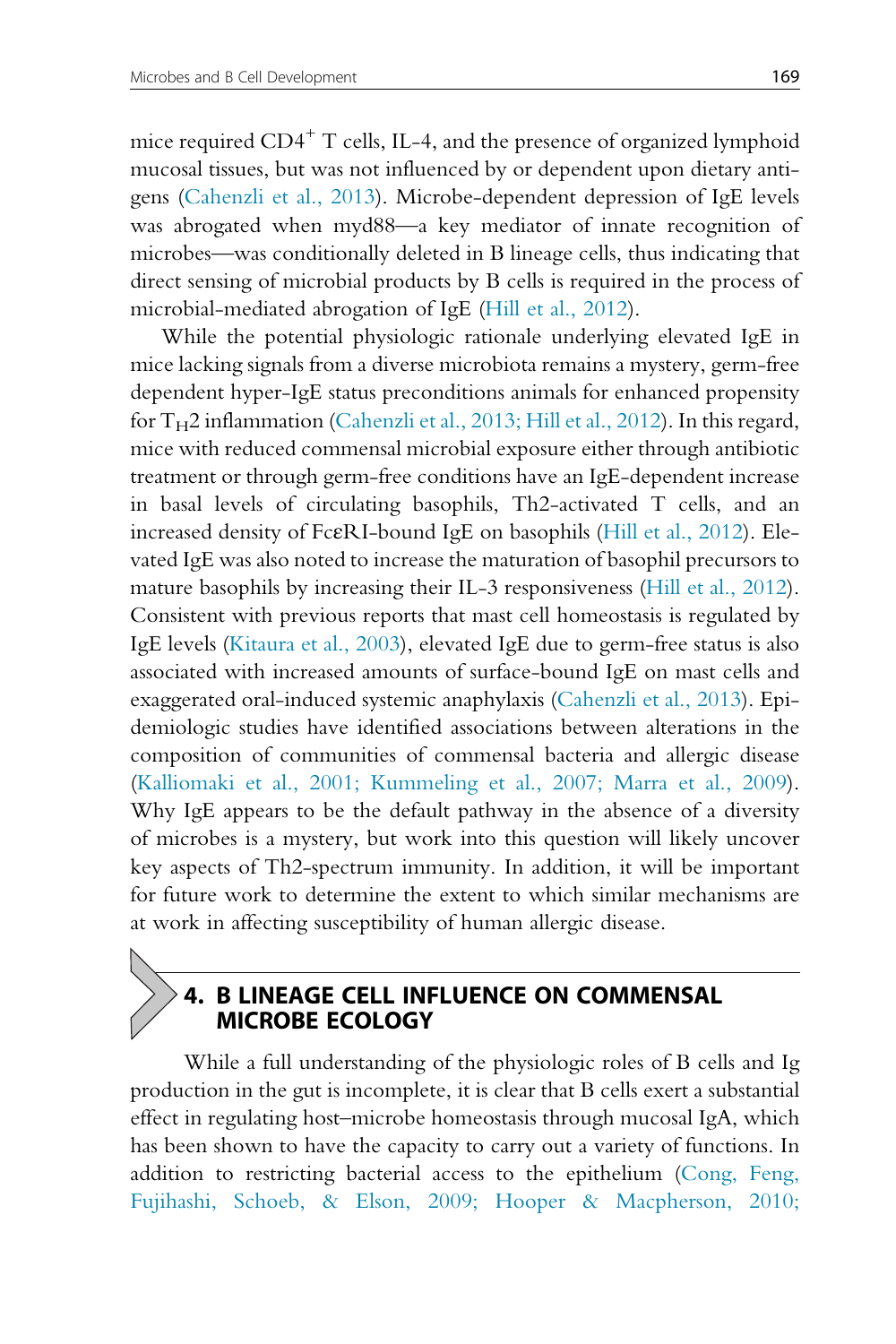[Macpherson, Hunziker, McCoy, & Lamarre, 2001\)](#page-18-0), IgA can influence expression of microbial molecules [\(Peterson, McNulty, Guruge, &](#page-21-0) [Gordon, 2007](#page-21-0)) and has been shown to promote the survival of specific bacteria ([Obata et al., 2010\)](#page-21-0). IgA has also been shown to regulate the metabolic and defense responses of intestinal epithelial cells in a trialogue among B cellproduced IgA, intestinal epithelium, and gut luminal microbes ([Shulzhenko](#page-22-0) [et al., 2011\)](#page-22-0).

By way of its unique ability to influence microbial communities in the gut lumen, IgA plays an important role to allow host metabolic activities to be carried out by the intestinal epithelium. In this regard, intestinal epithelial cells from B cell-deficient mice upregulate genes related to defense, inflammatory, and interferon-inducible responses while genes involved in metabolic processes such as oxidation and reduction reactions associated with energy generation, and steroid and cholesterol metabolism become signifi-cantly downregulated ([Shulzhenko et al., 2011\)](#page-22-0). The  $\sim$ 100-fold elevated levels of IgM naturally found in IgA-deficient mice do not appear to protect the intestinal epithelium from these changes in epithelial transcription profiles ([Shulzhenko et al., 2011\)](#page-22-0). Gene network analysis has revealed two interacting gene systems within intestinal epithelial cells, one governing lipid metabolism and another governing innate immunity. These two epithelial functions appear to be coordinately regulated and inversely connected via a small number of genes, with the main ones being Gbp6, an IFN-inducible gene suggested to have antibacterial function [\(Degrandi et al., 2007\)](#page-18-0), and Gata-4, which regulates metabolic functions in intestinal epithelium.

Layers of immunologic redundancy exist to keep a distance between the intestinal mucosal barrier and commensals, mutualists, and pathogens alike, but recruitment of secondary layers of defense does not come without a cost. In the example above, upon failure of the B cell-IgA system, epithelial defense mechanisms sacrifice metabolic functions in favor of defense. In this regard, observations that lack of IgA is responsible for inability to properly process nutrients from the diet in mice are clinically relevant for diseases of immune deficiency, where Ig production is defective such as common variable immune deficiency (CVID). As intestinal epithelium may activate defense programs at the expense of metabolic functions in the absence of IgA, the immune system may essentially function as a shield to allow gut barrier tissue to perform metabolic functions. Biopsies from human small intestine CVID patients have increased sets of interferon-induced genes and a decrease in groups of genes involved in lipid and carbohydrate metabolism and micronutrient transport in agreement with the findings in mice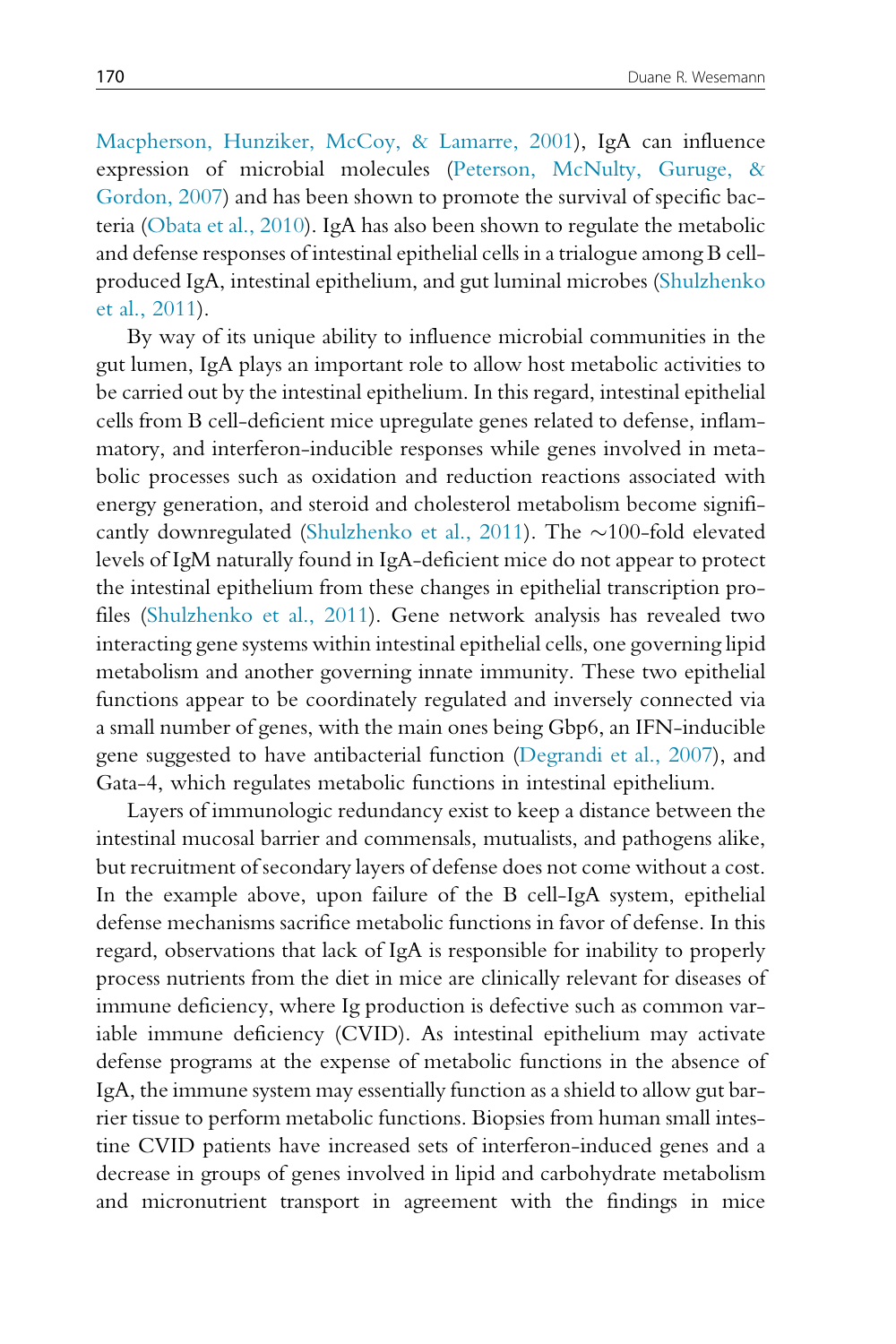[\(Shulzhenko et al., 2011\)](#page-22-0). Consistent with a role for Ig in allowing for optimal metabolic functions, patients with antibody deficiency syndromes such as CVID indeed have problems with malabsorption and low weight gain [\(Agarwal & Mayer, 2009; Hughes, Cerda, Holtzapple, & Brooks, 1971;](#page-17-0) [Owens & Greenson, 2007](#page-17-0)). As current therapeutic Ig replacement protocols for CVID provide only systemic IgG, these findings suggest that there may be some rationale for developing a gut luminal IgA replacement protocol or microbial control treatments for these patients ([Shulzhenko et al., 2011\)](#page-22-0).

Studies using mice lacking IgA in the setting of AID deficiency have played a key role to elucidate the role for IgA and somatic hypermutation in the maintenance of commensal bacterial homeostasis ([Fagarasan et al.,](#page-18-0) [2002; Suzuki et al., 2004; Wei et al., 2011](#page-18-0)). AID-deficient mice have an accumulation of intestinal IgM plasma cells and a microbe-dependent enlargement of intestinal follicular structures [\(Fagarasan et al., 2002\)](#page-18-0). Gut luminal microbes mediate the intestinal follicular hyperplasia as antibiotic treatments normalize the phenotype. In addition, IgA plays a role in shaping the microbial ecology in the intestinal lumen, as AID-deficient mice appear to harbor a large increase in small intestinal anaerobic bacteria ([Fagarasan](#page-18-0) [et al., 2002; Suzuki et al., 2004](#page-18-0)). Notably, the microbial community-shaping function of IgA appears to be restricted to the small intestine.

Because AID is required for both IgH class switch recombination and somatic hypermutation, the contributory roles of these two individual processes cannot be determined in AID-deficient mice alone. These two pathways were dissected in mice carrying a knock-in mutation of AIDG23S. Although mice with this G23S AID mutation have defects in both switch recombination and somatic hypermutation, the defect in somatic hypermutation is much more pronounced *in vivo* [\(Wei et al., 2011\)](#page-23-0). In this context, AIDG23S mice are able to compensate for the reduced CSR efficiency in terms of total levels of Ig levels, resulting in normal levels of all Ig isotypes, including IgA, in the serum and feces. However, somatic hypermutation is attenuated, reaching levels only  $\sim$ 10–20% of that found in wild-type mice [\(Wei et al., 2011](#page-23-0)). Both the total number of mutations per clone and the number of mutated clones appear to be reduced in both Peyer's patch germinal center B cells as well as  $IgA^+$  plasma cells in the intestinal LP. This mouse model was used to identify the extent to which secretion of nonsomatically mutated IgA is sufficient to maintain bacterial homeostasis and to mount protective mucosal immunity. In this respect, despite normal levels of IgA in intestinal secretions, AIDG23S mice manifest phenotypes similar to those of AID-deficient mice. Notably, AIDG23S microbiota was shown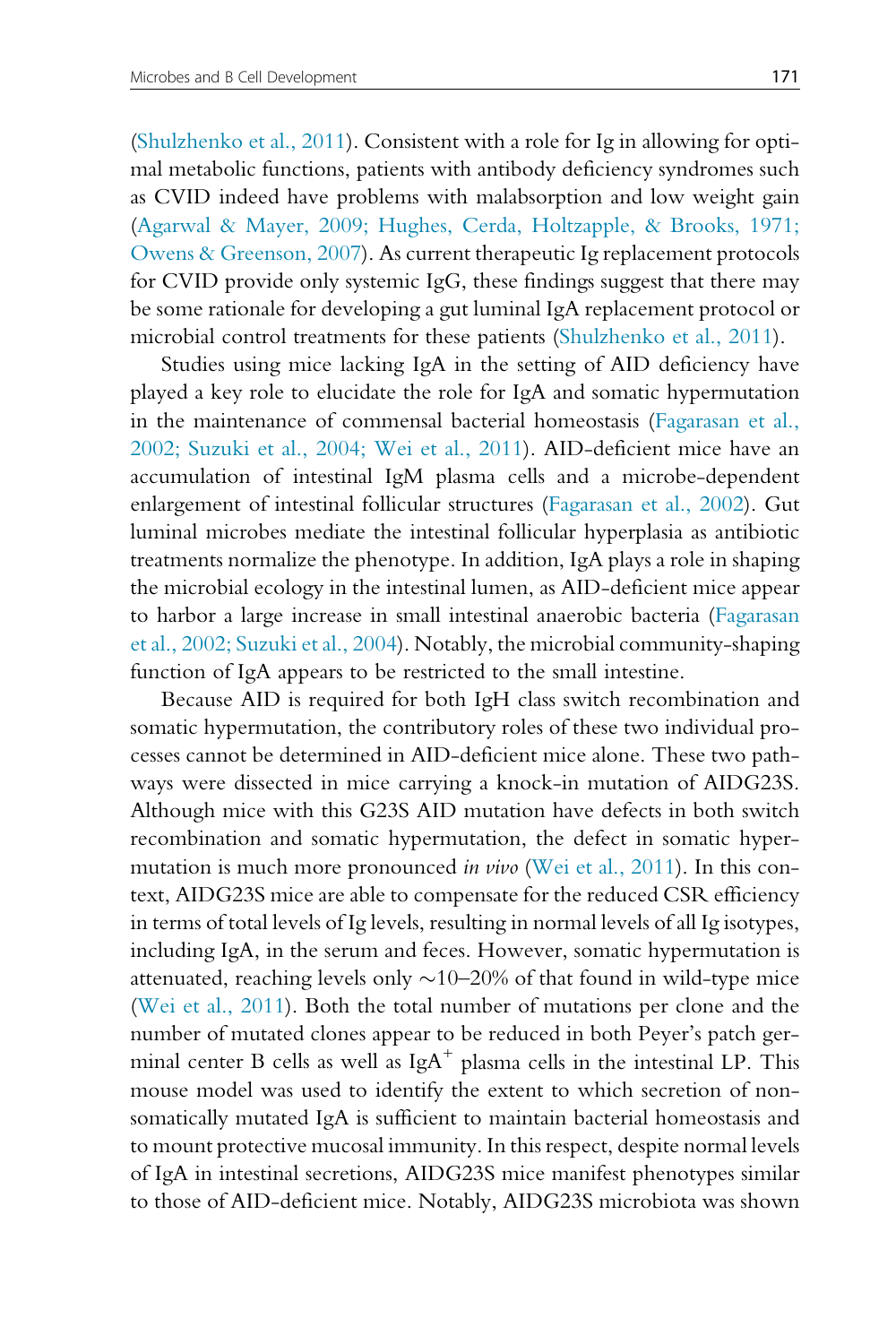<span id="page-17-0"></span>to have overrepresentation of anaerobes such as SFB [\(Wei et al., 2011\)](#page-23-0). Thus, somatic hypermutation in concert with IgA plays a role in influencing microbial membership of the intestinal microbiota.

# 5. CONCLUDING REMARKS

Nearly a half of a century has passed since the discovery of the link between Ig development and a chicken hindgut structure—after which the B lymphocyte lineage is named [\(Glick et al., 1956\)](#page-18-0). With regard to the gut, data generated since that time suggest that the gut environment, in particular the microbiota, plays a special role in shaping the Ig repertoire, but potentially only during a limited window of time early in life. Future work will certainly provide more data to advance our understanding of the functional relevance of early-life microbial exposures in shaping the fitness of humoral immune responses. In addition, as specific ecologies of intestinal microbiota may predispose to disease [\(de Vos & de Vos, 2012](#page-18-0)), years to come will assuredly uncover a greater understanding of the role of B lineage cells in establishing and maintaining microbial relationships that are optimal host health.

#### ACKNOWLEDGMENTS

D.R.W. is supported by NIH grants AI089972 and AI113217, by the Mucosal Immunology Studies Team, and holds a Career Award for Medical Scientists from the Burroughs Wellcome Fund.

#### **REFERENCES**

- Agarwal, S., & Mayer, L. (2009). Pathogenesis and treatment of gastrointestinal disease in antibody deficiency syndromes. The Journal of Allergy and Clinical Immunology, 124, 658–664. <http://dx.doi.org/10.1016/j.jaci.2009.06.018>.
- Arakawa, H., & Buerstedde, J. M. (2004). Immunoglobulin gene conversion: Insights from bursal B cells and the DT40 cell line. Developmental Dynamics, 229, 458–464. [http://dx.](http://dx.doi.org/10.1002/dvdy.10495) [doi.org/10.1002/dvdy.10495.](http://dx.doi.org/10.1002/dvdy.10495)
- Atarashi, K., Tanoue, T., Shima, T., Imaoka, A., Kuwahara, T., Momose, Y., et al. (2011). Induction of colonic regulatory T cells by indigenous Clostridium species. Science, 331, 337–341. [http://dx.doi.org/10.1126/science.1198469,](http://dx.doi.org/10.1126/science.1198469) science.1198469 [pii].
- [Benveniste, J., Lespinats, G., Adam, C., & Salomon, J. C. \(1971\). Immunoglobulins in intact,](http://refhub.elsevier.com/S0065-2776(14)00006-6/rf0020) [immunized, and contaminated axenic mice: Study of serum IgA.](http://refhub.elsevier.com/S0065-2776(14)00006-6/rf0020) The Journal of Immunology, 107[, 1647–1655.](http://refhub.elsevier.com/S0065-2776(14)00006-6/rf0020)
- [Benveniste, J., Lespinats, G., & Salomon, J. \(1971\). Serum and secretory IgA in axenic and](http://refhub.elsevier.com/S0065-2776(14)00006-6/rf0025) holoxenic mice. [The Journal of Immunology](http://refhub.elsevier.com/S0065-2776(14)00006-6/rf0025), 107, 1656–1662.
- Bird, L. (2013). B cell development: A window of opportunity. Nature Reviews. Immunology, 13, 707. <http://dx.doi.org/10.1038/nri3540>.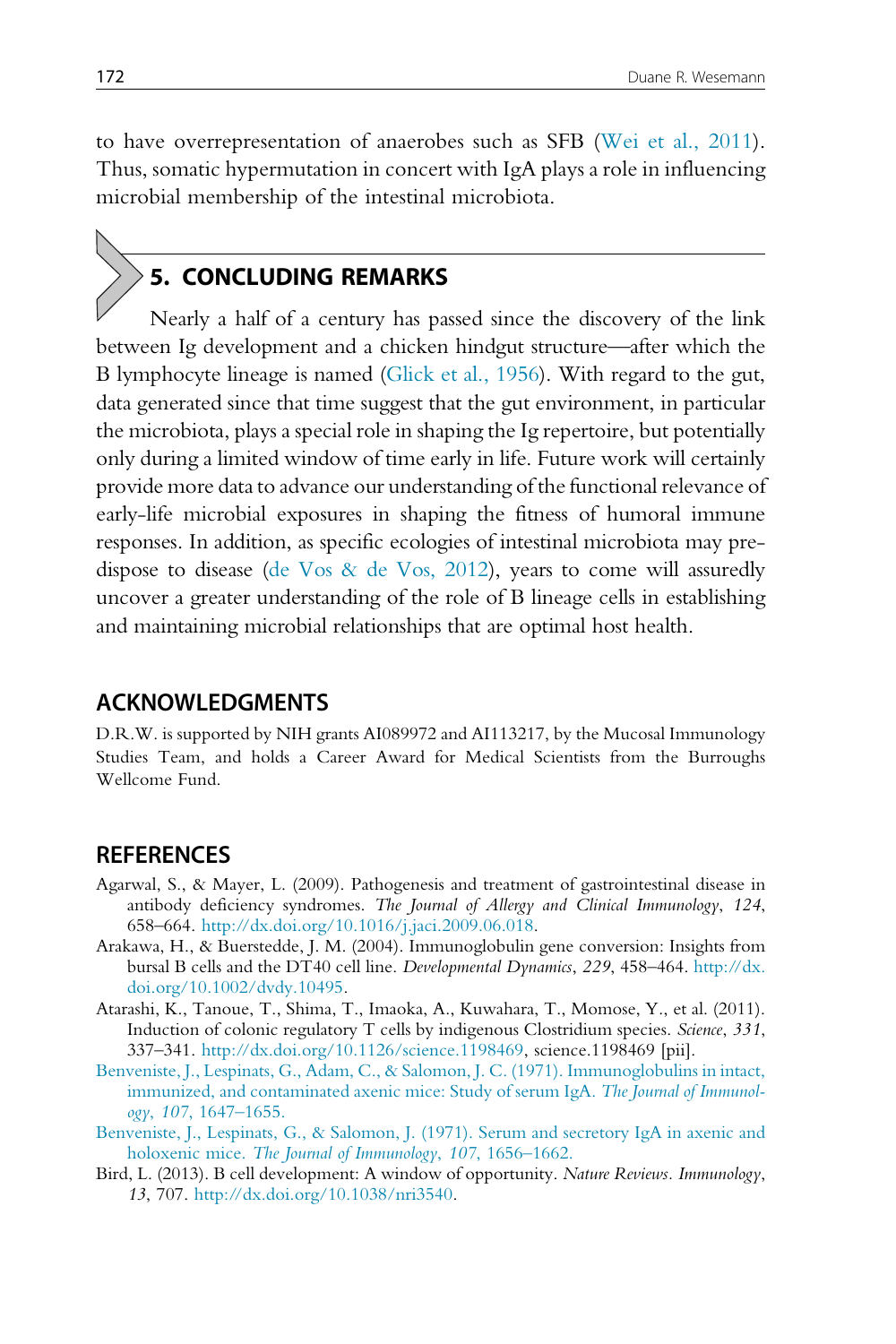- <span id="page-18-0"></span>Bockman, D. E., & Cooper, M. D. (1973). Pinocytosis by epithelium associated with lymphoid follicles in the bursa of Fabricius, appendix, and Peyer's patches. An electron microscopic study. The American Journal of Anatomy, 136, 455–477. [http://dx.doi.org/](http://dx.doi.org/10.1002/aja.1001360406) [10.1002/aja.1001360406](http://dx.doi.org/10.1002/aja.1001360406).
- [Brandtzaeg, P., Halstensen, T. S., Kett, K., Krajci, P., Kvale, D., Rognum, T. O., et al.](http://refhub.elsevier.com/S0065-2776(14)00006-6/rf0040) [\(1989\). Immunobiology and immunopathology of human gut mucosa: Humoral immu](http://refhub.elsevier.com/S0065-2776(14)00006-6/rf0040)[nity and intraepithelial lymphocytes.](http://refhub.elsevier.com/S0065-2776(14)00006-6/rf0040) Gastroenterology, 97, 1562–1584.
- Butler, J. E., & Sinkora, M. (2013). The enigma of the lower gut-associated lymphoid tissue (GALT). Journal of Leukocyte Biology, 94, 259–270. [http://dx.doi.org/10.1189/](http://dx.doi.org/10.1189/jlb.0313120) [jlb.0313120.](http://dx.doi.org/10.1189/jlb.0313120)
- Cahenzli, J., Koller, Y., Wyss, M., Geuking, M. B., & McCoy, K. D. (2013). Intestinal microbial diversity during early-life colonization shapes long-term IgE levels. Cell Host  $\mathcal E$ Microbe, 14, 559–570. <http://dx.doi.org/10.1016/j.chom.2013.10.004>.
- Chung, H., Pamp, S. J., Hill, J. A., Surana, N. K., Edelman, S. M., Troy, E. B., et al. (2012). Gut immune maturation depends on colonization with a host-specific microbiota. Cell, 149, 1578–1593. <http://dx.doi.org/10.1016/j.cell.2012.04.037>.
- Cong, Y., Feng, T., Fujihashi, K., Schoeb, T. R., & Elson, C. O. (2009). A dominant, coordinated T regulatory cell-IgA response to the intestinal microbiota. Proceedings of the National Academy of Sciences of the United States of America, 106, 19256–19261. [http://](http://dx.doi.org/10.1073/pnas.0812681106) [dx.doi.org/10.1073/pnas.0812681106](http://dx.doi.org/10.1073/pnas.0812681106).
- [Conley, M. E., & Delacroix, D. L. \(1987\). Intravascular and mucosal immunoglobulin A:](http://refhub.elsevier.com/S0065-2776(14)00006-6/rf0065) [Two separate but related systems of immune defense?](http://refhub.elsevier.com/S0065-2776(14)00006-6/rf0065) Annals of Internal Medicine, 106, [892–899.](http://refhub.elsevier.com/S0065-2776(14)00006-6/rf0065)
- Cooper, M. D. (2010). A life of adventure in immunobiology. Annual Review of Immunology, 28, 1–19. [http://dx.doi.org/10.1146/annurev-immunol-030409-101248.](http://dx.doi.org/10.1146/annurev-immunol-030409-101248)
- [Crane, M. A., Kingzette, M., & Knight, K. L. \(1996\). Evidence for limited B-lymphopoiesis](http://refhub.elsevier.com/S0065-2776(14)00006-6/rf0075) in adult rabbits. [The Journal of Experimental Medicine](http://refhub.elsevier.com/S0065-2776(14)00006-6/rf0075), 183, 2119–2121.
- Davani, D., Pancer, Z., Cheroutre, H., & Ratcliffe, M. J. (2014). Negative selection of selfreactive chicken B cells requires B cell receptor signaling and is independent of the bursal microenvironment. The Journal of Immunology, 192, 3207–3217. [http://dx.doi.org/](http://dx.doi.org/10.4049/jimmunol.1302394) [10.4049/jimmunol.1302394](http://dx.doi.org/10.4049/jimmunol.1302394).
- Davani, D., Pancer, Z., & Ratcliffe, M. J. (2014). Ligation of surface Ig by gut-derived antigen positively selects chicken bursal and peripheral B cells. The Journal of Immunology, 192, 3218–3227. <http://dx.doi.org/10.4049/jimmunol.1302395>.
- [Degrandi, D., Konermann, C., Beuter-Gunia, C., Kresse, A., Wurthner, J., Kurig, S., et al.](http://refhub.elsevier.com/S0065-2776(14)00006-6/rf0090) [\(2007\). Extensive characterization of IFN-induced GTPases mGBP1 to mGBP10](http://refhub.elsevier.com/S0065-2776(14)00006-6/rf0090) involved in host defense. [The Journal of Immunology](http://refhub.elsevier.com/S0065-2776(14)00006-6/rf0090), 179, 7729–7740.
- [Delacroix, D. L., Hodgson, H. J., McPherson, A., Dive, C., & Vaerman, J. P. \(1982\). Selec](http://refhub.elsevier.com/S0065-2776(14)00006-6/rf0095)[tive transport of polymeric immunoglobulin A in bile. Quantitative relationships of](http://refhub.elsevier.com/S0065-2776(14)00006-6/rf0095) [monomeric and polymeric immunoglobulin A, immunoglobulin M, and other proteins](http://refhub.elsevier.com/S0065-2776(14)00006-6/rf0095) in serum, bile, and saliva. [The Journal of Clinical Investigation](http://refhub.elsevier.com/S0065-2776(14)00006-6/rf0095), 70, 230–241.
- de Vos, W. M., & de Vos, E. A. (2012). Role of the intestinal microbiome in health and disease: From correlation to causation. Nutrition Reviews, 70(Suppl. 1), S45–S56. <http://dx.doi.org/10.1111/j.1753-4887.2012.00505.x>.
- Fagarasan, S., Muramatsu, M., Suzuki, K., Nagaoka, H., Hiai, H., & Honjo, T. (2002). Critical roles of activation-induced cytidine deaminase in the homeostasis of gut flora. Science, 298, 1424–1427. [http://dx.doi.org/10.1126/science.1077336.](http://dx.doi.org/10.1126/science.1077336)
- Ferriere, R., Bronstein, J. L., Rinaldi, S., Law, R., & Gauduchon, M. (2002). Cheating and the evolutionary stability of mutualisms. Proceedings of the Biological Sciences, 269, 773–780. <http://dx.doi.org/10.1098/rspb.2001.1900>.
- [Glick, G., Chang, T. S., & Jaap, R. G. \(1956\). The bursa of Fabricius and antibody produc](http://refhub.elsevier.com/S0065-2776(14)00006-6/rf0115)tion. [Poultry Science](http://refhub.elsevier.com/S0065-2776(14)00006-6/rf0115), 35, 224–234.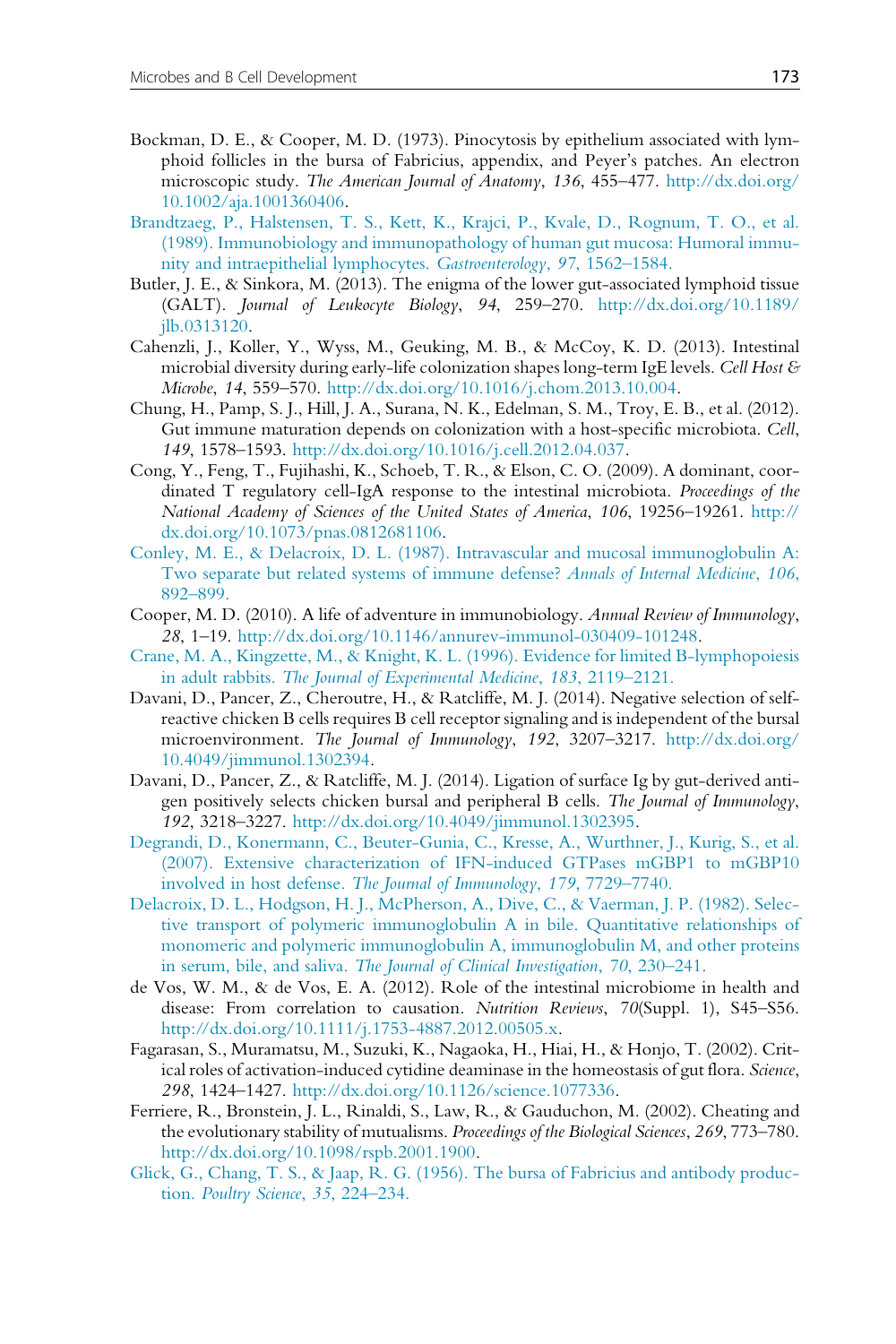- <span id="page-19-0"></span>[Golby, S., Hackett, M., Boursier, L., Dunn-Walters, D., Thiagamoorthy, S., & Spencer, J.](http://refhub.elsevier.com/S0065-2776(14)00006-6/rf0120) [\(2002\). B cell development and proliferation of mature B cells in human fetal intestine.](http://refhub.elsevier.com/S0065-2776(14)00006-6/rf0120) [Journal of Leukocyte Biology](http://refhub.elsevier.com/S0065-2776(14)00006-6/rf0120), 72, 279–284.
- [Griebel, P., & Ferrari, G. \(1995\). CD40 signalling in ileal Peyer's patch B cells: Implications](http://refhub.elsevier.com/S0065-2776(14)00006-6/rf0125) [for T cell-dependent antigen selection.](http://refhub.elsevier.com/S0065-2776(14)00006-6/rf0125) International Immunology, 7, 369–379.
- [Griebel, P. J., & Hein, W. R. \(1996\). Expanding the role of Peyer's patches in B-cell ontog](http://refhub.elsevier.com/S0065-2776(14)00006-6/rf0130)eny. [Immunology Today](http://refhub.elsevier.com/S0065-2776(14)00006-6/rf0130), 17, 30–39.
- Hapfelmeier, S., Lawson, M. A., Slack, E., Kirundi, J. K., Stoel, M., Heikenwalder, M., et al. (2010). Reversible microbial colonization of germ-free mice reveals the dynamics of IgA immune responses. Science, 328, 1705–1709. [http://dx.doi.org/10.1126/](http://dx.doi.org/10.1126/science.1188454) [science.1188454,](http://dx.doi.org/10.1126/science.1188454) 328/5986/1705 [pii].
- [Hein, W. R., Dudler, L., & Mackay, C. R. \(1989\). Surface expression of differentiation anti](http://refhub.elsevier.com/S0065-2776(14)00006-6/rf0140)[gens on lymphocytes in the ileal and jejunal Peyer's patches of lambs.](http://refhub.elsevier.com/S0065-2776(14)00006-6/rf0140) Immunology, 68, [365–370.](http://refhub.elsevier.com/S0065-2776(14)00006-6/rf0140)
- Hertz, M., & Nemazee, D. (1997). BCR ligation induces receptor editing in IgM+IgDbone marrow B cells in vitro. Immunity, 6, 429–436. [http://dx.doi.org/10.1016/](http://dx.doi.org/10.1016/S1074-7613(00)80286-1) [S1074-7613\(00\)80286-1](http://dx.doi.org/10.1016/S1074-7613(00)80286-1), [pii].
- Hill, D. A., Siracusa, M. C., Abt, M. C., Kim, B. S., Kobuley, D., Kubo, M., et al. (2012). Commensal bacteria-derived signals regulate basophil hematopoiesis and allergic inflammation. Nature Medicine, 18, 538–546. [http://dx.doi.org/10.1038/nm.2657,](http://dx.doi.org/10.1038/nm.2657) nm.2657 [pii].
- Hirota, K., Turner, J. E., Villa, M., Duarte, J. H., Demengeot, J., Steinmetz, O. M., et al. (2013). Plasticity of Th17 cells in Peyer's patches is responsible for the induction of T celldependent IgA responses. Nature Immunology, 14, 372–379. [http://dx.doi.org/10.1038/](http://dx.doi.org/10.1038/ni.2552) [ni.2552](http://dx.doi.org/10.1038/ni.2552).
- Hooper, L. V., Littman, D. R., & Macpherson, A. J. (2012). Interactions between the microbiota and the immune system. Science, 336, 1268–1273. [http://dx.doi.org/](http://dx.doi.org/10.1126/science.1223490) [10.1126/science.1223490](http://dx.doi.org/10.1126/science.1223490), science.1223490 [pii].
- Hooper, L. V., & Macpherson, A. J. (2010). Immune adaptations that maintain homeostasis with the intestinal microbiota. Nature Reviews. Immunology, 10, 159–169. [http://dx.doi.](http://dx.doi.org/10.1038/nri2710) [org/10.1038/nri2710.](http://dx.doi.org/10.1038/nri2710)
- [Houssaint, E., Belo, M., & Le Douarin, N. M. \(1976\). Investigations on cell lineage and tissue](http://refhub.elsevier.com/S0065-2776(14)00006-6/rf0170) [interactions in the developing bursa of Fabricius through interspecific chimeras.](http://refhub.elsevier.com/S0065-2776(14)00006-6/rf0170) Devel[opmental Biology](http://refhub.elsevier.com/S0065-2776(14)00006-6/rf0170), 53, 250–264.
- Houssaint, E., Torano, A., & Ivanyi, J. (1983). Ontogenic restriction of colonization of the bursa of Fabricius. European Journal of Immunology, 13, 590–595. [http://dx.doi.org/](http://dx.doi.org/10.1002/eji.1830130715) [10.1002/eji.1830130715.](http://dx.doi.org/10.1002/eji.1830130715)
- [Hughes, W. S., Cerda, J. J., Holtzapple, P., & Brooks, F. P. \(1971\). Primary hyp](http://refhub.elsevier.com/S0065-2776(14)00006-6/rf0180)[ogammaglobulinemia and malabsorption.](http://refhub.elsevier.com/S0065-2776(14)00006-6/rf0180) Annals of Internal Medicine, 74, 903–910.
- Human Microbiome Project Consortium. (2012). Structure, function and diversity of the healthy human microbiome. Nature, 486, 207–214. [http://dx.doi.org/10.1038/](http://dx.doi.org/10.1038/nature11234) [nature11234.](http://dx.doi.org/10.1038/nature11234)
- Ivanov, I. I., Atarashi, K., Manel, N., Brodie, E. L., Shima, T., Karaoz, U., et al. (2009). Induction of intestinal Th17 cells by segmented filamentous bacteria. Cell, 139, 485–498. <http://dx.doi.org/10.1016/j.cell.2009.09.033>. S0092-8674(09)01248-3 [pii].
- [Jasper, P. J., Zhai, S. K., Kalis, S. L., Kingzette, M., & Knight, K. L. \(2003\). B lymphocyte](http://refhub.elsevier.com/S0065-2776(14)00006-6/rf0195) [development in rabbit: Progenitor B cells and waning of B lymphopoiesis.](http://refhub.elsevier.com/S0065-2776(14)00006-6/rf0195) The Journal of Immunology, 171[, 6372–6380.](http://refhub.elsevier.com/S0065-2776(14)00006-6/rf0195)
- [Jenne, C. N., Kennedy, L. J., McCullagh, P., & Reynolds, J. D. \(2003\). A new model of](http://refhub.elsevier.com/S0065-2776(14)00006-6/rf0200) [sheep Ig diversification: Shifting the emphasis toward combinatorial mechanisms and](http://refhub.elsevier.com/S0065-2776(14)00006-6/rf0200) [away from hypermutation.](http://refhub.elsevier.com/S0065-2776(14)00006-6/rf0200) The Journal of Immunology, 170, 3739–3750.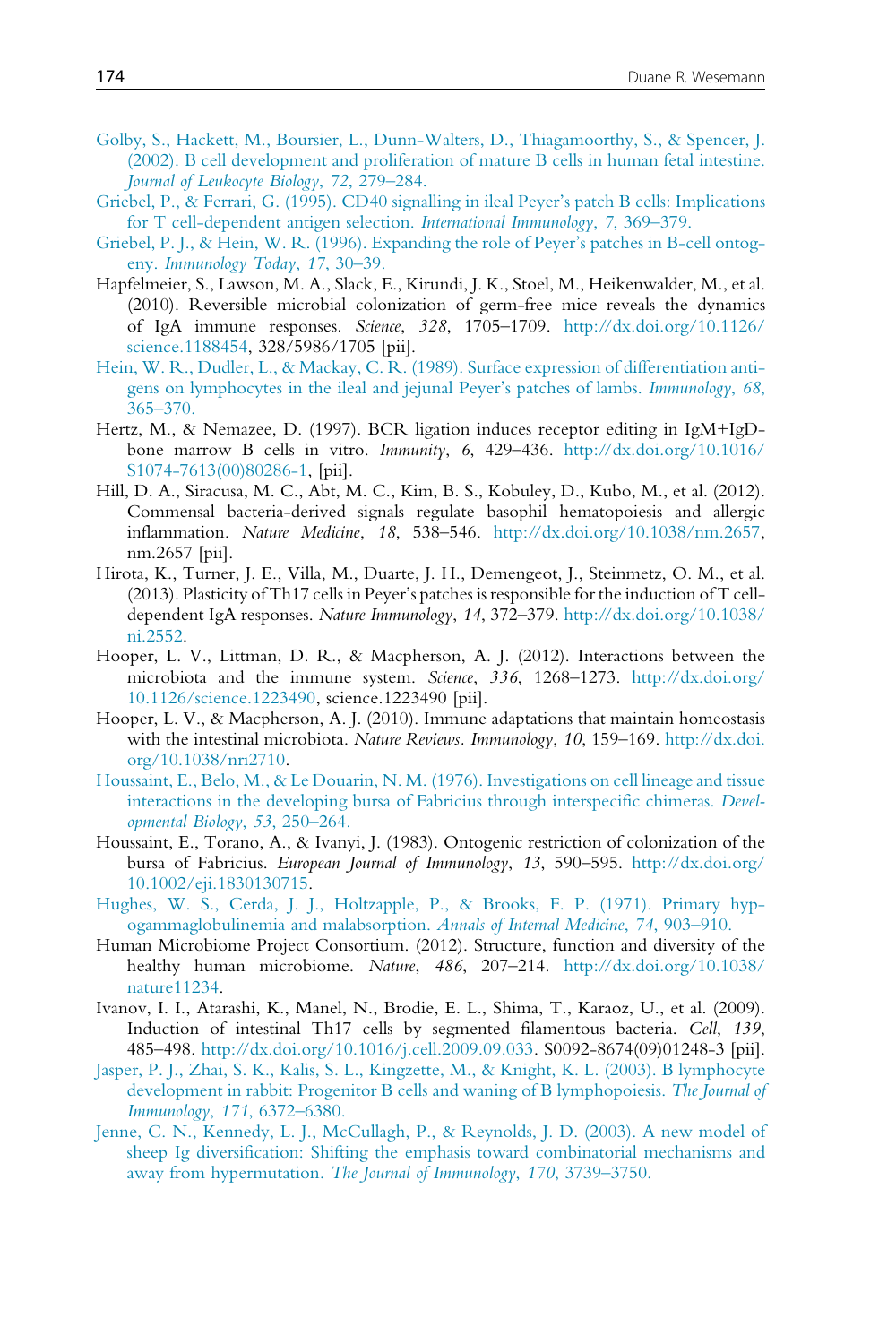- <span id="page-20-0"></span>Kalliomaki, M., Kirjavainen, P., Eerola, E., Kero, P., Salminen, S., & Isolauri, E. (2001). Distinct patterns of neonatal gut microflora in infants in whom atopy was and was not developing. The Journal of Allergy and Clinical Immunology, 107, 129–134. [http://](http://dx.doi.org/10.1067/mai.2001.111237) [dx.doi.org/10.1067/mai.2001.111237.](http://dx.doi.org/10.1067/mai.2001.111237)
- Kitaura, J., Song, J., Tsai, M., Asai, K., Maeda-Yamamoto, M., Mocsai, A., et al. (2003). Evidence that IgE molecules mediate a spectrum of effects on mast cell survival and activation via aggregation of the FcepsilonRI. Proceedings of the National Academy of Sciences of the United States of America, 100, 12911–12916. [http://dx.doi.org/10.1073/](http://dx.doi.org/10.1073/pnas.1735525100) [pnas.1735525100](http://dx.doi.org/10.1073/pnas.1735525100).
- Knight, K. L. (1992). Restricted VH gene usage and generation of antibody diversity in rabbit. Annual Review of Immunology, 10, 593–616. [http://dx.doi.org/10.1146/annurev.](http://dx.doi.org/10.1146/annurev.iy.10.040192.003113) [iy.10.040192.003113.](http://dx.doi.org/10.1146/annurev.iy.10.040192.003113)
- Kummeling, I., Stelma, F. F., Dagnelie, P. C., Snijders, B. E., Penders, J., Huber, M., et al. (2007). Early life exposure to antibiotics and the subsequent development of eczema, wheeze, and allergic sensitization in the first 2 years of life: The KOALA Birth Cohort Study. Pediatrics, 119, e225–e231. [http://dx.doi.org/](http://dx.doi.org/10.1542/peds.2006-0896) [10.1542/peds.2006-0896](http://dx.doi.org/10.1542/peds.2006-0896).
- [Lanning, D., Sethupathi, P., Rhee, K. J., Zhai, S. K., & Knight, K. L. \(2000\). Intestinal](http://refhub.elsevier.com/S0065-2776(14)00006-6/rf0225) [microflora and diversification of the rabbit antibody repertoire.](http://refhub.elsevier.com/S0065-2776(14)00006-6/rf0225) The Journal of Immunology, 165[, 2012–2019.](http://refhub.elsevier.com/S0065-2776(14)00006-6/rf0225)
- [Larsen, H. J., & Landsverk, T. \(1986\). Distribution of T and B lymphocytes in jejunal and](http://refhub.elsevier.com/S0065-2776(14)00006-6/rf0230) [ileocaecal Peyer's patches of lambs.](http://refhub.elsevier.com/S0065-2776(14)00006-6/rf0230) Research in Veterinary Science, 40, 105–111.
- Lee, S. M., Donaldson, G. P., Mikulski, Z., Boyajian, S., Ley, K., & Mazmanian, S. K. (2013). Bacterial colonization factors control specificity and stability of the gut microbiota. Nature, 501, 426–429. <http://dx.doi.org/10.1038/nature12447>.
- Ley, R. E., Peterson, D. A., & Gordon, J. I. (2006). Ecological and evolutionary forces shaping microbial diversity in the human intestine. Cell, 124, 837–848. [http://dx.doi.org/](http://dx.doi.org/10.1016/j.cell.2006.02.017) [10.1016/j.cell.2006.02.017.](http://dx.doi.org/10.1016/j.cell.2006.02.017)
- Lozupone, C. A., Stombaugh, J. I., Gordon, J. I., Jansson, J. K., & Knight, R. (2012). Diversity, stability and resilience of the human gut microbiota. Nature, 489, 220–230. [http://](http://dx.doi.org/10.1038/nature11550) [dx.doi.org/10.1038/nature11550.](http://dx.doi.org/10.1038/nature11550)
- [Mackie, R. I., Sghir, A., & Gaskins, H. R. \(1999\). Developmental microbial ecology of the](http://refhub.elsevier.com/S0065-2776(14)00006-6/rf0250) neonatal gastrointestinal tract. [The American Journal of Clinical Nutrition](http://refhub.elsevier.com/S0065-2776(14)00006-6/rf0250), 69, [1035S–1045S.](http://refhub.elsevier.com/S0065-2776(14)00006-6/rf0250)
- Macpherson, A. J., Hunziker, L., McCoy, K., & Lamarre, A. (2001). IgA responses in the intestinal mucosa against pathogenic and non-pathogenic microorganisms. Microbes and Infection, 3, 1021–1035. [http://dx.doi.org/10.1016/S1286-4579\(01\)01460-5,](http://dx.doi.org/10.1016/S1286-4579(01)01460-5) [pii].
- Marra, F., Marra, C. A., Richardson, K., Lynd, L. D., Kozyrskyj, A., Patrick, D. M., et al. (2009). Antibiotic use in children is associated with increased risk of asthma. Pediatrics, 123, 1003–1010. [http://dx.doi.org/10.1542/peds.2008-1146.](http://dx.doi.org/10.1542/peds.2008-1146)
- McCormack, W. T., Tjoelker, L. W., & Thompson, C. B. (1991). Avian B-cell development: Generation of an immunoglobulin repertoire by gene conversion. Annual Review of Immunology, 9, 219–241. [http://dx.doi.org/10.1146/annurev.iy.09.040191.001251.](http://dx.doi.org/10.1146/annurev.iy.09.040191.001251)
- McFall-Ngai, M., Hadfield, M. G., Bosch, T. C., Carey, H. V., Domazet-Loso, T., Douglas, A. E., et al. (2013). Animals in a bacterial world, a new imperative for the life sciences. Proceedings of the National Academy of Sciences of the United States of America, 110, 3229–3236. <http://dx.doi.org/10.1073/pnas.1218525110>.
- Motyka, B., & Reynolds, J. D. (1991). Apoptosis is associated with the extensive B cell death in the sheep ileal Peyer's patch and the chicken bursa of Fabricius: A possible role in B cell selection. European Journal of Immunology, 21, 1951–1958. [http://dx.doi.org/10.1002/](http://dx.doi.org/10.1002/eji.1830210825) [eji.1830210825](http://dx.doi.org/10.1002/eji.1830210825).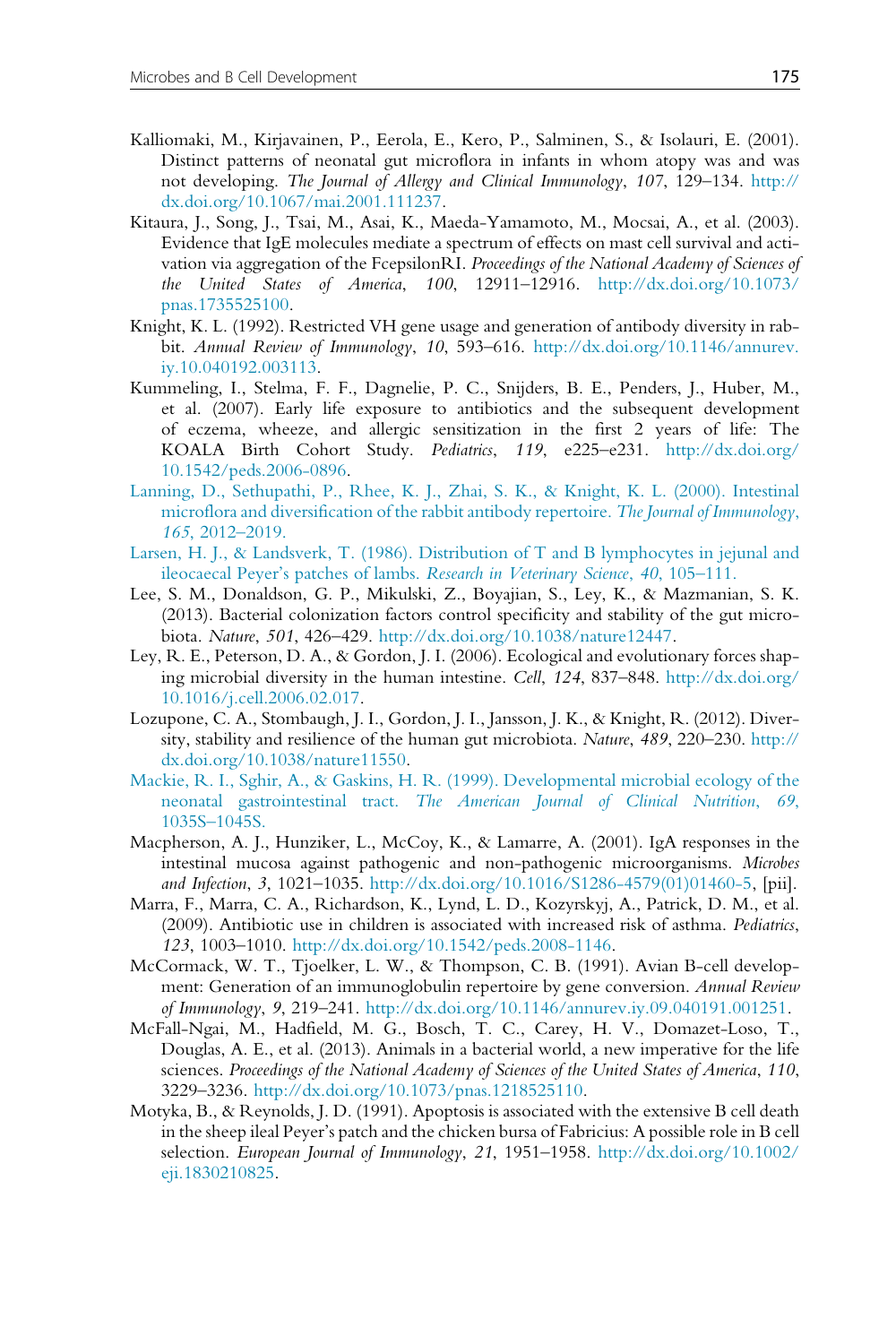- <span id="page-21-0"></span>[Mutwiri, G., Watts, T., Lew, L., Beskorwayne, T., Papp, Z., Baca-Estrada, M. E., et al.](http://refhub.elsevier.com/S0065-2776(14)00006-6/rf0280) [\(1999\). Ileal and jejunal Peyer's patches play distinct roles in mucosal immunity of sheep.](http://refhub.elsevier.com/S0065-2776(14)00006-6/rf0280) [Immunology](http://refhub.elsevier.com/S0065-2776(14)00006-6/rf0280), 97, 455–461.
- Obata, T., Goto, Y., Kunisawa, J., Sato, S., Sakamoto, M., Setoyama, H., et al. (2010). Indigenous opportunistic bacteria inhabit mammalian gut-associated lymphoid tissues and share a mucosal antibody-mediated symbiosis. Proceedings of the National Academy of Sciences of the United States of America, 107, 7419–7424. [http://dx.doi.org/10.1073/](http://dx.doi.org/10.1073/pnas.1001061107) [pnas.1001061107.](http://dx.doi.org/10.1073/pnas.1001061107)
- Owens, S. R., & Greenson, J. K. (2007). The pathology of malabsorption: Current concepts. Histopathology, 50, 64–82. [http://dx.doi.org/10.1111/j.1365-2559.2006.02547.x.](http://dx.doi.org/10.1111/j.1365-2559.2006.02547.x)
- [Pabst, R., & Reynolds, J. D. \(1987\). Peyer's patches export lymphocytes throughout the](http://refhub.elsevier.com/S0065-2776(14)00006-6/rf0295) [lymphoid system in sheep.](http://refhub.elsevier.com/S0065-2776(14)00006-6/rf0295) The Journal of Immunology, 139, 3981–3985.
- Palmer, C., Bik, E. M., DiGiulio, D. B., Relman, D. A., & Brown, P. O. (2007). Development of the human infant intestinal microbiota. PLoS Biology, 5, e177. [http://dx.doi.org/](http://dx.doi.org/10.1371/journal.pbio.0050177) [10.1371/journal.pbio.0050177](http://dx.doi.org/10.1371/journal.pbio.0050177).
- [Perey, D. Y., Frommel, D., Hong, R., & Good, R. A. \(1970\). The mammalian homologue](http://refhub.elsevier.com/S0065-2776(14)00006-6/rf0305) [of the avian bursa of Fabricius. II. Extirpation, lethal x-irradiation, and reconstitution in](http://refhub.elsevier.com/S0065-2776(14)00006-6/rf0305) [rabbits. Effects on humoral immune responses, immunoglobulins, and lymphoid tissues.](http://refhub.elsevier.com/S0065-2776(14)00006-6/rf0305) [Laboratory Investigation](http://refhub.elsevier.com/S0065-2776(14)00006-6/rf0305), 22, 212–227.
- [Perey, D. Y., & Good, R. A. \(1968\). Experimental arrest and induction of lymphoid devel](http://refhub.elsevier.com/S0065-2776(14)00006-6/rf0310)[opment in intestinal lymphoepithelial tissues of rabbits.](http://refhub.elsevier.com/S0065-2776(14)00006-6/rf0310) Laboratory Investigation, 18, 15–26.
- Peterson, D. A., McNulty, N. P., Guruge, J. L., & Gordon, J. I. (2007). IgA response to symbiotic bacteria as a mediator of gut homeostasis. Cell Host & Microbe, 2, 328–339. [http://dx.doi.org/10.1016/j.chom.2007.09.013.](http://dx.doi.org/10.1016/j.chom.2007.09.013)
- [Pospisil, R., Young-Cooper, G. O., & Mage, R. G. \(1995\). Preferential expansion and sur](http://refhub.elsevier.com/S0065-2776(14)00006-6/rf0320)[vival of B lymphocytes based on VH framework 1 and framework 3 expression:](http://refhub.elsevier.com/S0065-2776(14)00006-6/rf0320) ["Positive" selection in appendix of normal and VH-mutant rabbits.](http://refhub.elsevier.com/S0065-2776(14)00006-6/rf0320) Proceedings of the [National Academy of Sciences of the United States of America](http://refhub.elsevier.com/S0065-2776(14)00006-6/rf0320), 92, 6961–6965.
- Qin, J., Li, R., Raes, J., Arumugam, M., Burgdorf, K. S., Manichanh, C., et al. (2010). A human gut microbial gene catalogue established by metagenomic sequencing. Nature, 464, 59–65. <http://dx.doi.org/10.1038/nature08821>.
- [Ratcliffe, M. J. \(1989\). Generation of immunoglobulin heavy chain diversity subsequent to](http://refhub.elsevier.com/S0065-2776(14)00006-6/rf0330) [cell surface immunoglobulin expression in the avian bursa of Fabricius.](http://refhub.elsevier.com/S0065-2776(14)00006-6/rf0330) The Journal of [Experimental Medicine](http://refhub.elsevier.com/S0065-2776(14)00006-6/rf0330), 170, 1165–1173.
- Ratcliffe, M. J., & Jacobsen, K. A. (1994). Rearrangement of immunoglobulin genes in chicken B cell development. Seminars in Immunology, 6, 175–184. [http://dx.doi.org/](http://dx.doi.org/10.1006/smim.1994.1023) [10.1006/smim.1994.1023](http://dx.doi.org/10.1006/smim.1994.1023).
- [Retter, M. W., & Nemazee, D. \(1998\). Receptor editing occurs frequently during normal](http://refhub.elsevier.com/S0065-2776(14)00006-6/rf0340) B cell development. [The Journal of Experimental Medicine](http://refhub.elsevier.com/S0065-2776(14)00006-6/rf0340), 188, 1231–1238.
- [Reynaud, C. A., Anquez, V., Dahan, A., & Weill, J. C. \(1985\). A single rearrangement event](http://refhub.elsevier.com/S0065-2776(14)00006-6/rf0345) [generates most of the chicken immunoglobulin light chain diversity.](http://refhub.elsevier.com/S0065-2776(14)00006-6/rf0345) Cell, 40, 283–291.
- [Reynaud, C. A., Anquez, V., Grimal, H., & Weill, J. C. \(1987\). A hyperconversion mech](http://refhub.elsevier.com/S0065-2776(14)00006-6/rf0350)[anism generates the chicken light chain preimmune repertoire.](http://refhub.elsevier.com/S0065-2776(14)00006-6/rf0350) Cell, 48, 379–388.
- [Reynaud, C. A., Garcia, C., Hein, W. R., & Weill, J. C. \(1995\). Hypermutation generating](http://refhub.elsevier.com/S0065-2776(14)00006-6/rf0355) [the sheep immunoglobulin repertoire is an antigen-independent process.](http://refhub.elsevier.com/S0065-2776(14)00006-6/rf0355) Cell, 80, [115–125.](http://refhub.elsevier.com/S0065-2776(14)00006-6/rf0355)
- [Reynaud, C. A., Mackay, C. R., Muller, R. G., & Weill, J. C. \(1991\). Somatic generation of](http://refhub.elsevier.com/S0065-2776(14)00006-6/rf0360) [diversity in a mammalian primary lymphoid organ: The sheep ileal Peyer's patches.](http://refhub.elsevier.com/S0065-2776(14)00006-6/rf0360) Cell, 64[, 995–1005.](http://refhub.elsevier.com/S0065-2776(14)00006-6/rf0360)
- [Reynolds, J. D. \(1986\). Evidence of extensive lymphocyte death in sheep Peyer's patches. I.](http://refhub.elsevier.com/S0065-2776(14)00006-6/rf0365) [A comparison of lymphocyte production and export.](http://refhub.elsevier.com/S0065-2776(14)00006-6/rf0365) The Journal of Immunology, 136, [2005–2010.](http://refhub.elsevier.com/S0065-2776(14)00006-6/rf0365)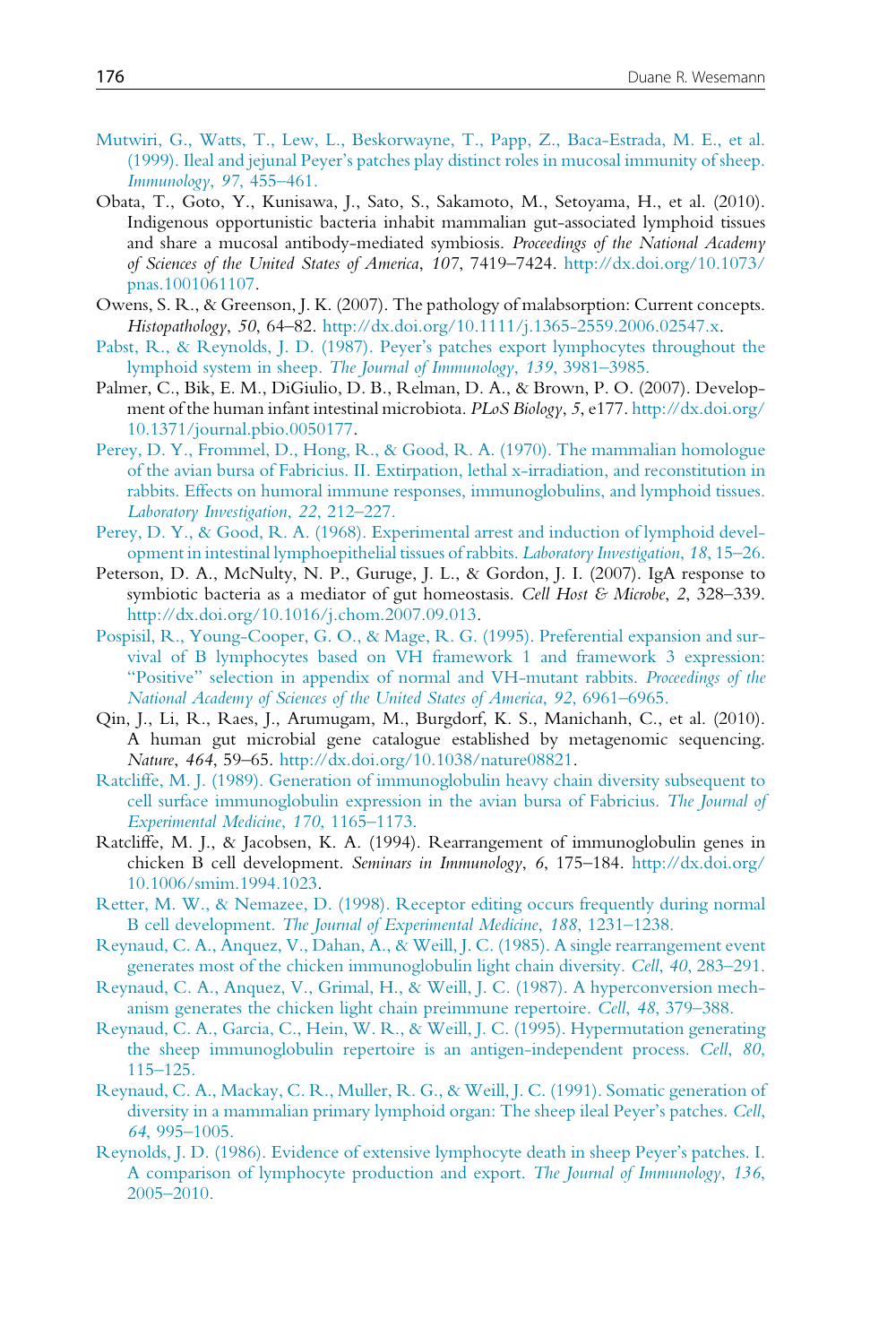- <span id="page-22-0"></span>Reynolds, J. D. (1987). Mitotic rate maturation in the Peyer's patches of fetal sheep and in the bursa of Fabricius of the chick embryo. European Journal of Immunology, 17, 503–507. [http://dx.doi.org/10.1002/eji.1830170411.](http://dx.doi.org/10.1002/eji.1830170411)
- Reynolds, J. D., & Morris, B. (1983). The evolution and involution of Peyer's patches in fetal and postnatal sheep. European Journal of Immunology, 13, 627–635. [http://dx.doi.org/](http://dx.doi.org/10.1002/eji.1830130805) [10.1002/eji.1830130805](http://dx.doi.org/10.1002/eji.1830130805).
- Rhee, K. J., Jasper, P. J., Sethupathi, P., Shanmugam, M., Lanning, D., & Knight, K. L. (2005). Positive selection of the peripheral B cell repertoire in gut-associated lymphoid tissues. The Journal of Experimental Medicine, 201, 55–62. [http://dx.doi.org/10.1084/](http://dx.doi.org/10.1084/jem.20041849) [jem.20041849](http://dx.doi.org/10.1084/jem.20041849).
- Round, J. L., Lee, S. M., Li, J., Tran, G., Jabri, B., Chatila, T. A., et al. (2011). The Toll-like receptor 2 pathway establishes colonization by a commensal of the human microbiota. Science, 332, 974–977. [http://dx.doi.org/10.1126/science.1206095,](http://dx.doi.org/10.1126/science.1206095) science.1206095 [pii].
- Savage, D. C. (1977). Microbial ecology of the gastrointestinal tract. Annual Review of Microbiology, 31, 107–133. <http://dx.doi.org/10.1146/annurev.mi.31.100177.000543>.
- [Sayegh, C. E., Demaries, S. L., Iacampo, S., & Ratcliffe, M. J. \(1999\). Development of B cells](http://refhub.elsevier.com/S0065-2776(14)00006-6/rf0395) [expressing surface immunoglobulin molecules that lack V\(D\)J-encoded determinants in](http://refhub.elsevier.com/S0065-2776(14)00006-6/rf0395) the avian embryo bursa of fabricius. [Proceedings of the National Academy of Sciences of the](http://refhub.elsevier.com/S0065-2776(14)00006-6/rf0395) [United States of America](http://refhub.elsevier.com/S0065-2776(14)00006-6/rf0395), 96, 10806–10811.
- [Sayegh, C. E., & Ratcliffe, M. J. \(2000\). Perinatal deletion of B cells expressing surface Ig](http://refhub.elsevier.com/S0065-2776(14)00006-6/rf0400) [molecules that lack V\(D\)J-encoded determinants in the bursa of Fabricius is not due](http://refhub.elsevier.com/S0065-2776(14)00006-6/rf0400) [to intrafollicular competition.](http://refhub.elsevier.com/S0065-2776(14)00006-6/rf0400) The Journal of Immunology, 164, 5041–5048.
- [Shrestha, S., & Wesemann, D. R. \(2015\). Microbiota and their regulation. In T. Honjo,](http://refhub.elsevier.com/S0065-2776(14)00006-6/rf0405) [F. W. Alt, & M. S. Neuberger \(Eds.\),](http://refhub.elsevier.com/S0065-2776(14)00006-6/rf0405) Molecular biology of B cells. (2nd ed.). London, [UK: Elsevier Academic Press.](http://refhub.elsevier.com/S0065-2776(14)00006-6/rf0405)
- [Shroff, K. E., Meslin, K., & Cebra, J. J. \(1995\). Commensal enteric bacteria engender a self](http://refhub.elsevier.com/S0065-2776(14)00006-6/rf0410)[limiting humoral mucosal immune response while permanently colonizing the gut.](http://refhub.elsevier.com/S0065-2776(14)00006-6/rf0410) Infec[tion and Immunity](http://refhub.elsevier.com/S0065-2776(14)00006-6/rf0410), 63, 3904–3913.
- Shulzhenko, N., Morgun, A., Hsiao, W., Battle, M., Yao, M., Gavrilova, O., et al. (2011). Crosstalk between B lymphocytes, microbiota and the intestinal epithelium governs immunity versus metabolism in the gut. Nature Medicine, 17, 1585–1593. [http://dx.](http://dx.doi.org/10.1038/nm.2505) [doi.org/10.1038/nm.2505,](http://dx.doi.org/10.1038/nm.2505) nm.2505 [pii].
- [Stepankova, R., & Kovaru, F. \(1985\). Immunoglobulin-producing cells in lymphatic tissues](http://refhub.elsevier.com/S0065-2776(14)00006-6/rf0420) [of germfree and conventional rabbits as detected by an immunofluorescence method.](http://refhub.elsevier.com/S0065-2776(14)00006-6/rf0420) [Folia Microbiologica](http://refhub.elsevier.com/S0065-2776(14)00006-6/rf0420), 30, 291–294.
- [Stepankova, R., Kovaru, F., & Kruml, J. \(1980\). Lymphatic tissue of the intestinal tract of](http://refhub.elsevier.com/S0065-2776(14)00006-6/rf0425) [germfree and conventional rabbits.](http://refhub.elsevier.com/S0065-2776(14)00006-6/rf0425) Folia Microbiologica, 25, 491–495.
- Stramignoni, A., Mollo, F., Rua, S., & Palestro, G. (1969). Development of the lymphoid tissue in the rabbit appendix isolated from the intestinal tract. The Journal of Pathology, 99, 265–269. <http://dx.doi.org/10.1002/path.1710990402>.
- Suzuki, K., Meek, B., Doi, Y., Muramatsu, M., Chiba, T., Honjo, T., et al. (2004). Aberrant expansion of segmented filamentous bacteria in IgA-deficient gut. Proceedings of the National Academy of Sciences of the United States of America, 101, 1981–1986. [http://dx.](http://dx.doi.org/10.1073/pnas.0307317101) [doi.org/10.1073/pnas.0307317101.](http://dx.doi.org/10.1073/pnas.0307317101)
- [Talham, G. L., Jiang, H. Q., Bos, N. A., & Cebra, J. J. \(1999\). Segmented filamentous bac](http://refhub.elsevier.com/S0065-2776(14)00006-6/rf0440)[teria are potent stimuli of a physiologically normal state of the murine gut mucosal](http://refhub.elsevier.com/S0065-2776(14)00006-6/rf0440) immune system. [Infection and Immunity](http://refhub.elsevier.com/S0065-2776(14)00006-6/rf0440), 67, 1992-2000.
- [Tiegs, S. L., Russell, D. M., & Nemazee, D. \(1993\). Receptor editing in self-reactive bone](http://refhub.elsevier.com/S0065-2776(14)00006-6/rf0445) marrow B cells. [The Journal of Experimental Medicine](http://refhub.elsevier.com/S0065-2776(14)00006-6/rf0445), 177, 1009–1020.
- [Tlaskalova-Hogenova, H., & Stepankova, R. \(1980\). Development of antibody formation in](http://refhub.elsevier.com/S0065-2776(14)00006-6/rf0450) [germ-free and conventionally reared rabbits: The role of intestinal lymphoid tissue in](http://refhub.elsevier.com/S0065-2776(14)00006-6/rf0450) [antibody formation to](http://refhub.elsevier.com/S0065-2776(14)00006-6/rf0450) E. coli antigens. Folia Biologica, 26, 81–93.